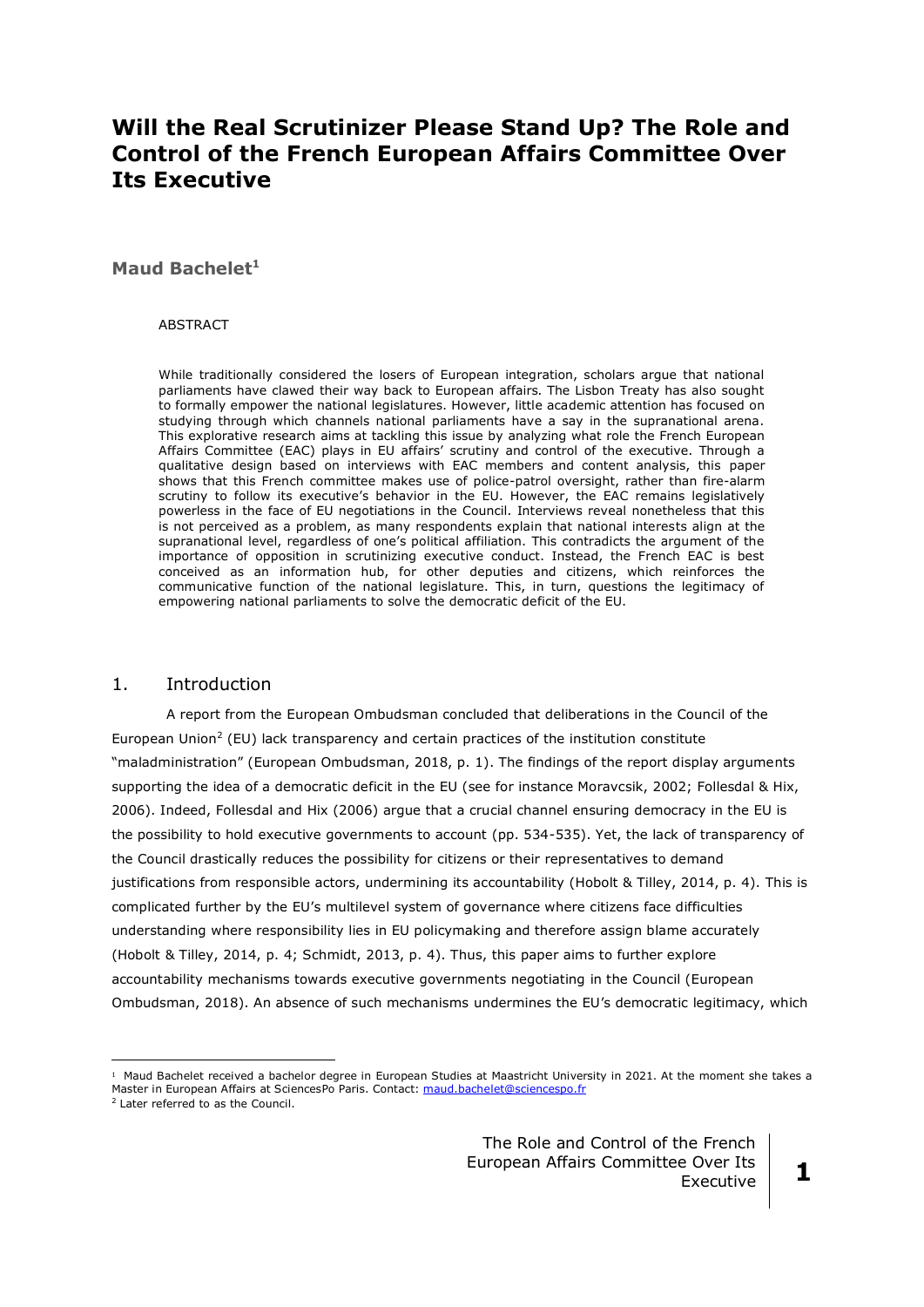fuels Euroscepticism and undermines the European integration project as a whole (Hobolt & Tilley, 2014, p. 25; Schmidt, 2013, p. 13).

France has been afflicted by rising Euroscepticism in its population (Likaj et al., 2020). The founding member of the EU has put an end to a permissive consensus on EU politics (Likaj et al., 2020, p. 10; Schmidt, 2013, p. 13). The far-right Eurosceptic *Rassemblement National* has been gathering the most votes in the past two European elections in France. Moreover, over half of the population does not feel well represented at the EU level (Likaj et al., 2020, p. 32). These facts convey the idea that French citizens are unwilling to accept an unchecked EU policymaking process and instead call for the enhancing of democratic oversight.

In the past decades of EU integration, the European Parliaments' powers have been expanded to counter this alleged democratic deficit (Follesdal & Hix, 2006, p.535). However, the Lisbon Treaty, signed in 2007, aimed at tackling this salient issue via another channel: enhancing the powers of national parliaments. This was done through the implementation of new formal mechanisms, which allow for direct parliamentary involvement in EU legislation (Auel, 2019, p. 4). Aside from procedural mechanisms, some scholars argue that national parliaments in recent years have undergone a process of Europeanization (Auel et al., 2015b; Auel & Neuhold, 2018; Strelkov, 2015). Europeanization is understood here as the changes national parliaments undergo as a result of the EU integration process (Auel & Neuhold, 2018, p. 10). As a result, part of the academic debate has focused on the enhanced role national parliaments play in EU affairs.

A way in which national parliaments act at the EU level is through the European Affairs Committees (EACs). These assemblies are present in each national parliament, and their role is to scrutinize what is being produced at the EU level (Auel, 2019, p. 2). Yet, scholars have largely ignored studying the scrutiny practices of these committees. As a result, this paper aims at analyzing this role in more detail, by answering the following research question: what is the role of the French EAC in performing traditional scrutiny regarding Council negotiations? Traditional scrutiny is defined as the control by the parliament of the executive regarding EU affairs at the Member State level (Auel & Neuhold, 2018, p. 6).

Answering this question would identify whether the French national parliament can control their executive through these specialized committees. As it is a directly elected institution, this can, in turn, present new elements in light of the debate surrounding the EU's democratic deficit (Follesdal & Hix, 2006, pp. 534-535). To answer the research question, this paper draws on McCubbins and Schwartz's (1984) depiction of parliamentary oversight strategies: the police-patrol and fire-alarm mechanisms. This theoretical framework is applied to the French EACs. The analysis relies on document analysis and interviews with EAC members and third parties for data collection.

The paper is structured as follows. First, it reviews the latest research on the role of national parliaments within EU affairs. Second, it depicts police-patrol and fire-fighting oversight, as developed by McCubbins and Schwartz (1984). Third, the methodology is elaborated upon. Fourth, the role of the French EAC is examined, and a conclusion places these findings within the broader academic and societal debates.

# 2. Literature Review

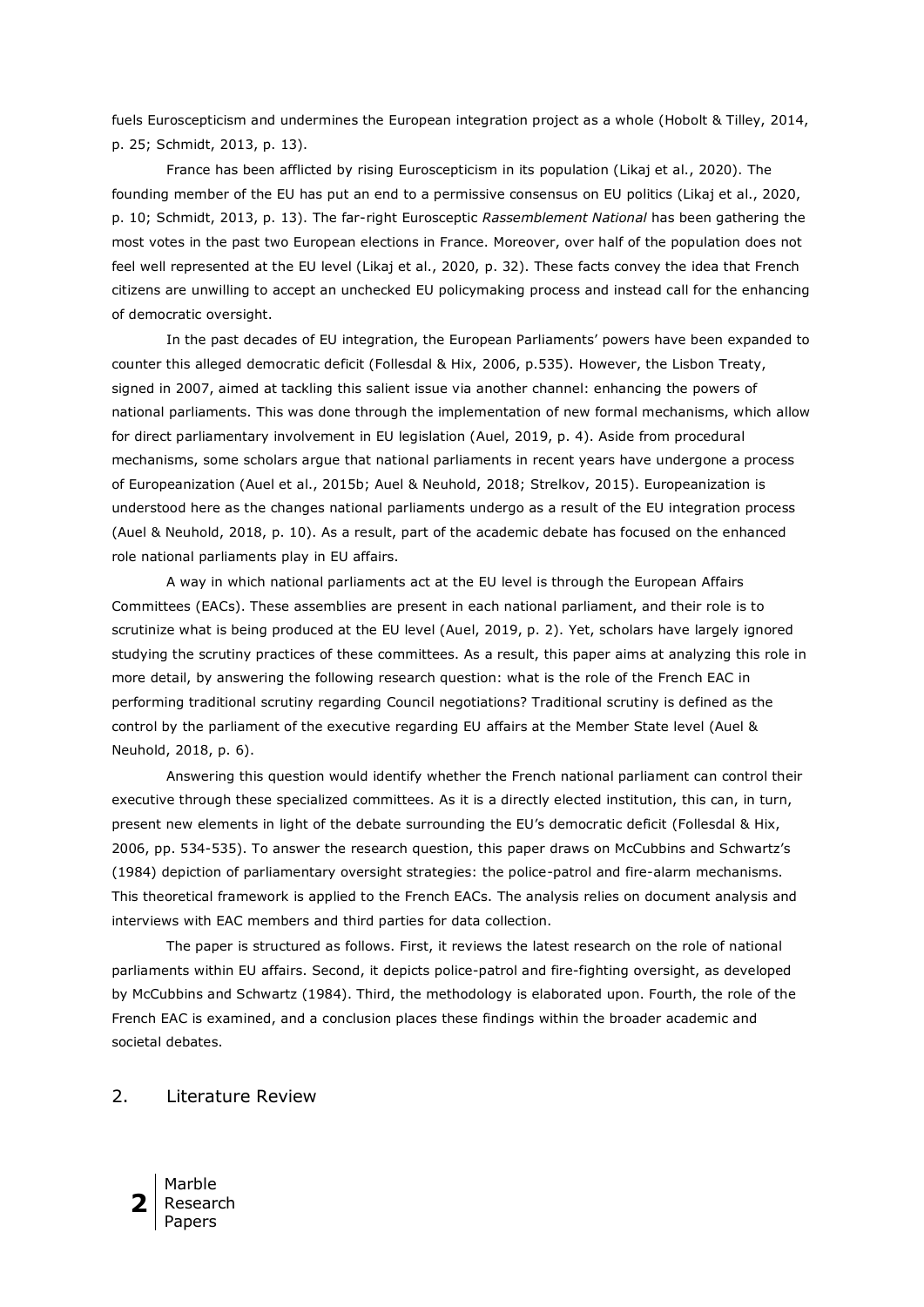Scholars have displayed a renewed interest in national parliamentary activity regarding EU affairs. However, research focuses largely on formal powers and aims to establish cross-country comparisons, rather than delving into actual scrutiny practices. A few studies have opened the path to addressing this gap with crucial findings, but they remain a minority. Yet, this paper argues that, in order to assess whether national parliaments are competent EU scrutinizers, domestic practices need to be understood. This can be done by analyzing the role of European Affairs Committees, which have, to date, been ignored by scholars.

There is consensus amongst scholars that the Lisbon Treaty was a turning point for national parliaments in EU affairs (Auel et al., 2015a; Auel, 2019; Finke & Dannwolf, 2013; Karlsson & Persson, 2020; Mastenbroek et al., 2014; Strelkov, 2015). While European integration was initially a synonym of "de-parliamentarisation" (Moravcsik, 1994), national parliaments now have an explicit role in the EU decisional process, as displayed in Article 8c of the revised Treaty (Auel et al., 2015a, p. 60; EU, 2007). For this reason, literature has been expanding around the role these legislators play or can play (Auel et al., 2015a; Auel et al., 2015b; Auel & Neuhold, 2017; Christiansen et al., 2014; Cooper, 2012; Finke & Herbel, 2015; Hefftler & Gatterman, 2015; Mastenbroek et al., 2014). Most literature to date has focused on analyzing national parliaments' power instead of the use of said power in practice. Researchers have depicted formal powers stemming from the Lisbon Treaty. For instance, some scholars have focused on the Early Warning System (Auel & Neuhold, 2018; Groen & Christiansen, 2015), increased interparliamentary cooperation (Hefftler & Gatterman, 2015), or the Political Dialogue with EU institutions (Rozenberg & Hefftler, 2015, p. 34). Overall, scholars agree that national parliaments, traditionally considered the losers of European integration, are fighting their way back to the European arena thanks to new formal mechanisms granted by the Lisbon Treaty (Mastenbroek et al., 2014, p. 763; Strelkov, 2015, p. 18).

Another way in which researchers have assessed national parliaments' powers is through the production of rankings between legislatures in Europe, according to their involvement in EU affairs (Auel et al., 2015b; Maurer & Wessels, 2001; Winzen, 2012). This is motivated by the assumption that to understand the role of national parliaments, one must take into account their diverging power within the EU (Auel et al., 2015b). These asymmetries, in turn, have called for different explanatory factors. Raunio (2005) and Karlas (2011) have ascertained that the domestic power of the parliament is a necessary condition for tighter scrutiny, while Euroscepticism can also influence this process. However, Auel et al. (2015b) find that domestic strength only indirectly influences national parliaments' activity in EU affairs (p. 297). Instead, they put forward the argument that a mix of institutional and motivational factors determine whether Members of Parliament (MPs) will engage in EU affairs (Auel et al., 2015b, p. 300). To summarize the various roles national legislators can play in theory, Auel and Neuhold (2017) coin them as "multi-arena players" (p. 1551). They can exercise traditional scrutiny with regards to the domestic arena, they can engage with the EU through mechanisms such as the Political Dialogue, and they can work together with other legislatures, through the Early Warning Mechanism for instance (Auel & Neuhold, 2018, p. 13). These studies focus on describing formal scrutiny mechanisms and parliamentary power, instead of delving into accurate depictions of parliamentary practices (Auel et al., 2015a, p. 60; Strelkov, 2015, p. 21). Moreover, they usually investigate large-scale quantitative data,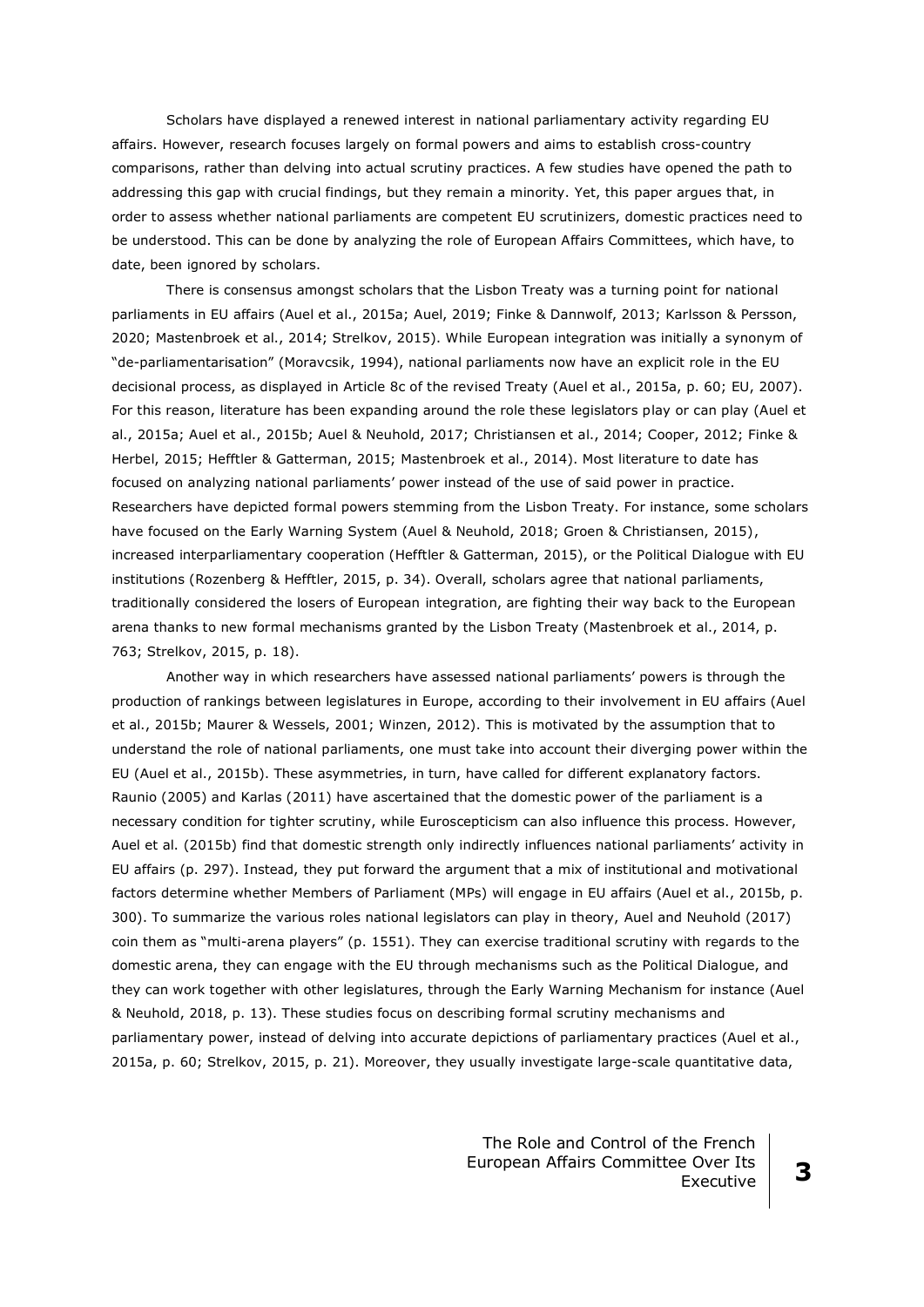which limits an accurate understanding of parliamentary scrutiny strategies (Auel et al., 2015a; Finke & Dannwolf, 2013; Finke & Herbel, 2015; Winzen, 2012).

This paper argues that before making generalizable comparisons at the cross-country level, authors should first have an accurate depiction of traditional scrutiny by national parliaments. Some scholars have taken interest in pursuing this path (Auel et al., 2015b, Hoerner, 2017; Karlsson & Persson, 2020; Winzen, 2013). For instance, Winzen (2013) focuses on the role oversight institutions play in their scrutiny of the executive. Findings reveal that these institutions create fora in which legislatures can monitor EU affairs and discuss the executive's conduct (Winzen, 2013, p. 300). Karlsson and Persson (2020) focus on the opposition in national parliaments' EACs to scrutinize EU affairs. Their conclusions posit that about 40% of EAC deliberations express opposition, and this latter is spearheaded by Eurosceptic parties (Karlsson & Persson, 2020, pp. 20-21). Their research thus presents evidence that EU debates are politicized within the national arena and subject to scrutiny and criticism by the opposition.

Hoerner (2017) describes the effects of European resolutions adopted by the national parliaments. These resolutions are motions or official texts voted and published by a chamber of parliament regarding a certain EU documentation or legislation. Resolutions are often assumed by scholars to be drafted by national parliaments as an oversight tool over the executive. Instead, Hoerner (2017) finds that European resolutions are primarily used as a position-taking instrument, which fulfills a communicative role for parliaments (Hoerner, 2017, p. 308). They often support the executive (Hoerner, 2017, p.320). This conclusion hints at a new research agenda, where scholars should challenge their assumptions regarding classical scrutiny tools. This idea is rejoined by another strand of literature, which studies the communicative function of national parliaments (Auel & Neuhold, 2018; Auel & Raunio, 2014; Auel et al., 2016). The argument is that parliaments have a communicative role towards their populations, and by politicizing EU issues and integrating them into plenary debates, EU accountability and legitimacy can be enforced (Auel & Raunio, 2014; Auel et al., 2016, p.155). New communicative venues such as parliamentary websites are increasingly identified as such (Auel & Neuhold, 2018, p. 7). However, empirical data to confirm such claims is still rare (Auel & Raunio, 2014, p. 13).

These studies present key findings regarding traditional scrutiny practices. The understanding of classical scrutiny tools should be reconsidered, and new accountability mechanisms such as communicative functions should be explored. However, they remain a minority. Most literature focuses on examining cross-country comparisons informed by quantitative data, rather than investigating actual behavior (Auel & Neuhold, 2017, p. 1551; Karlsson & Persson, 2020, p. 2). Moreover, the rare studies tackling actual scrutiny processes between member states overlook the domestic situations (Raunio, 2005, p. 338). This gap in the literature has led to traditional scrutiny roles entering oblivion. Yet, as the Ombudsman report shows, there remains a discrepancy between democratic processes and the Council negotiations (European Ombudsman, 2018). This must imply that further attention should be devoted to how national parliaments can hold their executives to account in the EU legislative process.

A way in which one can analyze such practices is through a parliament's EAC. EACs concentrate and specialize in EU affairs, making them a hub of expertise on these topics and arenas wherein European affairs may be domesticated to the national level (Karlsson & Persson, 2020, p.2; Strelkov, 2015, p. 42). However, Karlsson and Persson (2020) point out that practices within EACs are rarely investigated by scholars (p. 2). This is unexpected as EACs are present in every national parliament of the EU (Rozenberg & Hefftler, 2015, p. 8). Moreover, some research has been using quantitative data of

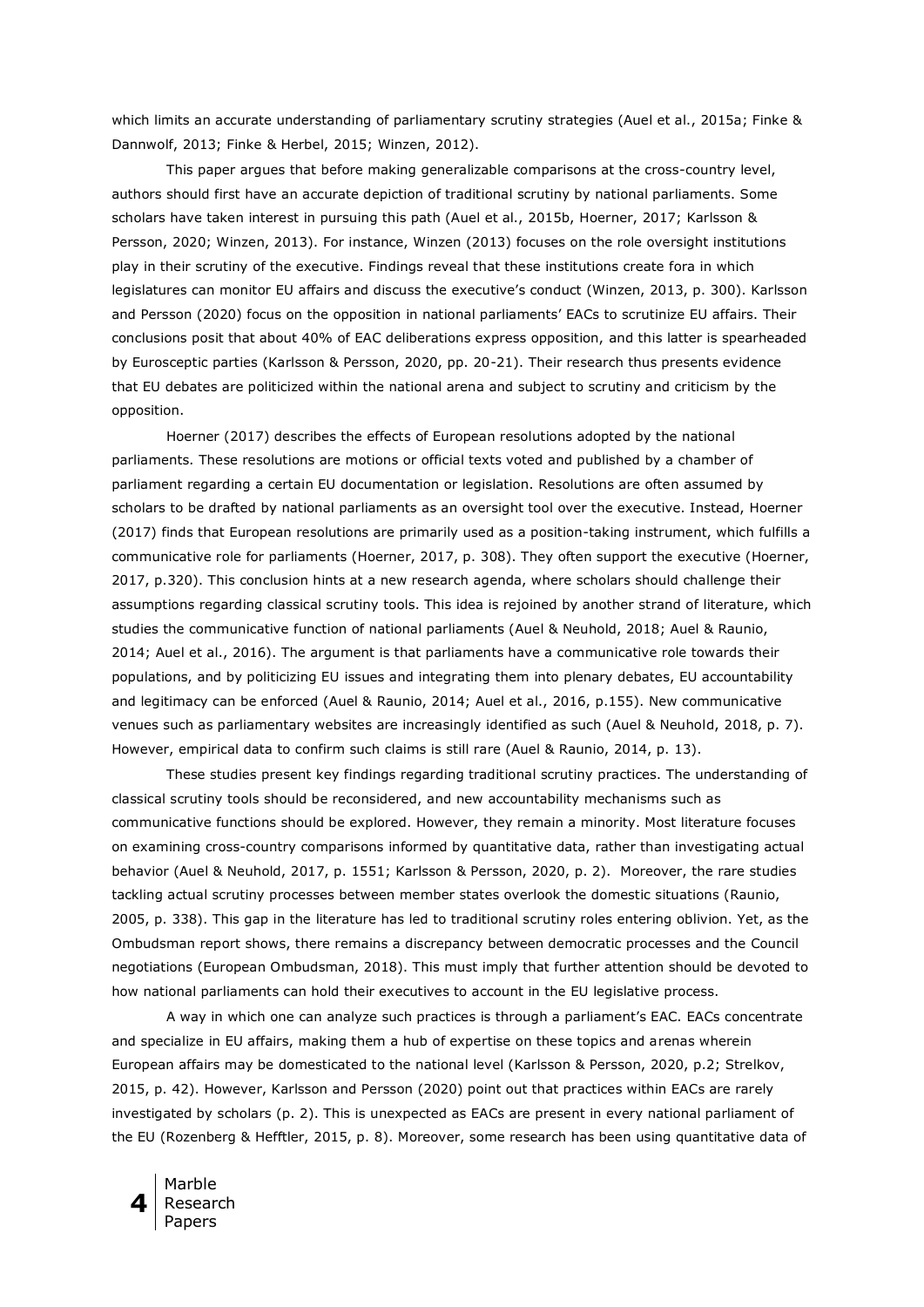EAC activity to measure a parliament's involvement in EU affairs, while assuming that they play a scrutinizing role (Auel et al., 2015b, p. 291). However, this assumption remains to be verified. As a result, this research aims at uncovering actual practices of EU affairs scrutiny by national parliaments in an arguably uncharted terrain: EACs.

## 3. Theoretical Framework

To address this question, I will draw on McCubbins and Schwartz's (1984) theory of parliamentary oversight. They identify two main channels in the American political system through which Congress can hold their executive to account: (1) police-patrol oversight, and (2) fire-alarm oversight (McCubbins & Schwartz, 1984). On the one hand, police-patrol oversight involves a centralized, active, and direct accountability mechanism by which Congress studies a sample of executive actions to discover administrative violations (McCubbins & Schwartz, 1984, p. 166). It involves active surveillance, through hearings, investigations, and resolutions which discourage malpractices in the future (Jensen, 2007, p. 454; Saalfeld, 2000, p.363; Wohlstetter, 1990, p. 25). On the other hand, fire-alarm oversight is an indirect mechanism, where the parliament establishes and maintains a system of rules, procedures, and practices that allows third parties to examine executive behavior (McCubbins & Schwartz, 1984, p. 166). If a breach is detected, the theory predicts that third parties will raise a fire alarm to MPs, who will then take action to extinguish the fire (McCubbins & Schwartz, 1984, p. 166). Fire-alarm oversight is thus a reactive mechanism as opposed to active police-patrolling.

McCubbins and Schwartz (1984) conclude that, while usually harder to reveal, Congress makes use of fire-alarm oversight more than police-patrol oversight. The fire-alarm system is found to be more effective as it picks up on most executive transgressions that are voiced by organized interests. Moreover, it allows MPs to bypass the time and resource constraints that come along with police patrol, as they can pursue politically profitable breaches which directly harmed their electorate (McCubbins & Schwartz, 1984, p. 168). West (2020) builds upon this understanding and argues that there are two main components to fire-alarm scrutiny. The first is decentral and involves third parties that monitor governmental activities and identify executive breaches (West, 2020, p. 3). Having identified harmful practices, these third parties launch a *fire-alarm* to parliamentarians. This leads to a second, more centralized, and reactive action on behalf of parliamentarians who act as *firefighters* and decide on which actions to undertake to extinguish the fire (West, 2020, p. 3). A crucial condition for the functioning of this mechanism is that interest groups view national parliaments as an effective venue to hold the executive to account. This is a key notion when applying this US-based theory to the EU multi-level system, where interest groups and national parliaments have to operate on different levels. As a result, the reliance on fire-alarm scrutiny depends on the powers of a national parliament to fight the fire, which is not given.

To study whether the French EACs make use of fire-alarm scrutiny, the analysis attempts to identify the "system of rules, procedures, and practices" the parliament has established and maintained (McCubbins & Schwartz, 1984, p. 166). This is revealed through scrutiny of the documentation made available to third parties by these parliaments. The paper also asks third parties whether the national parliament facilitates in some way their access to EU information. Additionally, interactions between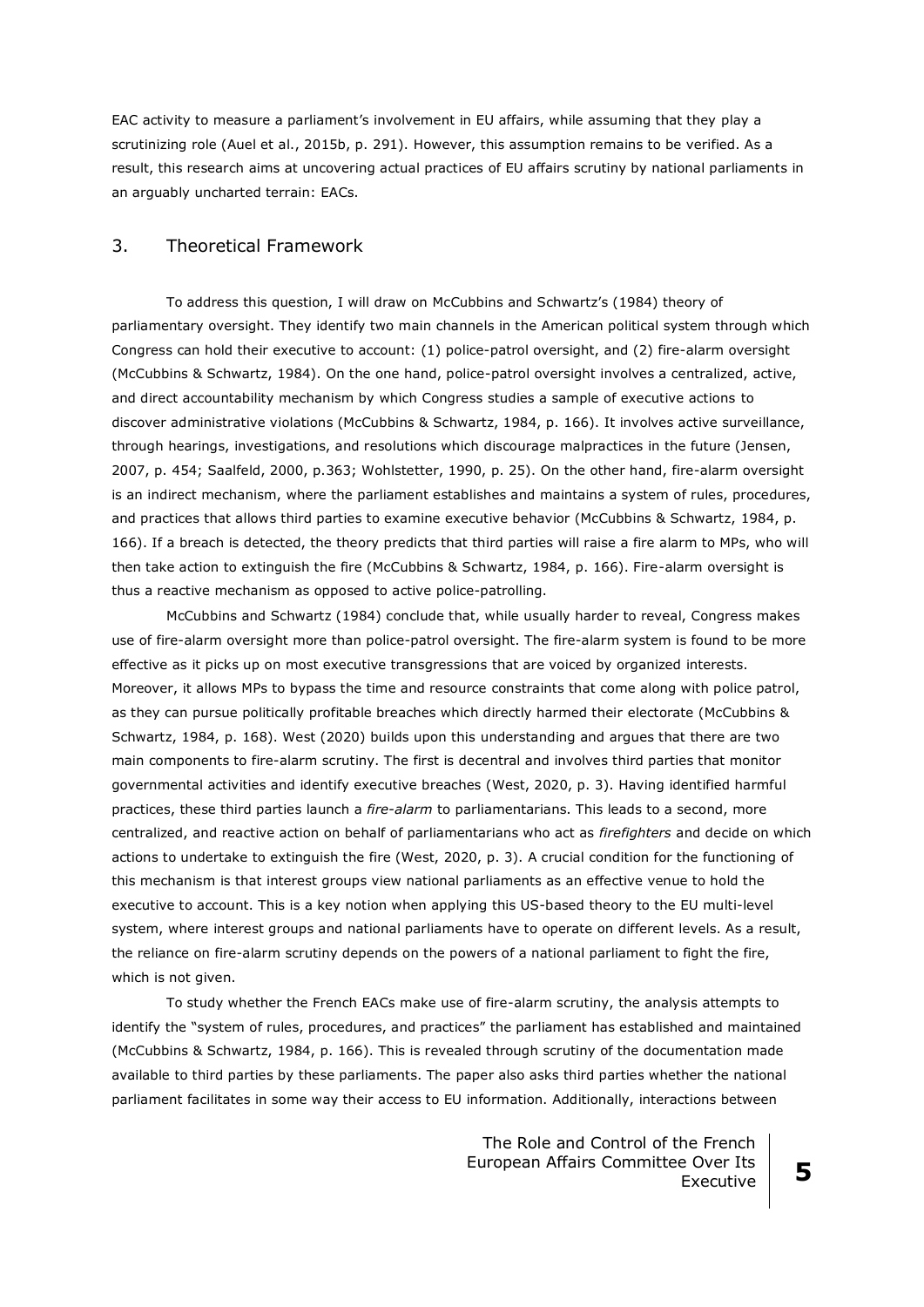interest groups and parliamentarians need to take place to confirm the presence of fire-alarm scrutiny. These interactions should be the forum for information exchange and result in fire-fighting behavior by the concerned MP(s).

Evidence of police-patrol oversight is discovered through traces of active oversight (McCubbins & Schwartz, 1984, p. 166). There should be a systemic and centralized institutional setting allowing for police patrolling. This can be seen through the presence of constitutional provisions which give MPs access to EU documents and legislation. Time and resources should be devoted to accomplishing this task specifically, which can be discovered through interviews. Moreover, there needs to be a trace of systematic scrutiny of EU documents, which can be revealed in interviews and meeting minutes. Additionally, MPs should launch at their initiative studies, observations, or hearings as part of their scrutiny activity (McCubbins & Schwartz, 1984, p. 166). Finally, MPs would need to adopt resolutions or stall negotiations if a legislative breach is detected. This can be identified in the content of EAC resolutions and through interviews.

#### **Table 1**

| Operationalization of the two scrutiny mechanisms |  |  |
|---------------------------------------------------|--|--|

| What process            | What to look for                                                                                                                                                                                                                                                                                   |
|-------------------------|----------------------------------------------------------------------------------------------------------------------------------------------------------------------------------------------------------------------------------------------------------------------------------------------------|
| Police-patrol oversight | Constitutional provisions empowering the EAC to gain access to EU<br>÷,<br>legislation/documents<br>Systematic scrutiny of EU documents<br>$\equiv$<br>Establishment of studies, hearings, and observations<br>Drafting of resolutions/stalling of negotiations if a violation is<br>٠<br>detected |
| Fire-alarm mechanism    | System of rules and practices facilitating access to information by<br>$\equiv$<br>third parties<br>Interactions between third parties and MPs<br>٠<br>Fire-fighting behavior from MPs after information exchange<br>$\overline{\phantom{a}}$                                                      |

*Note.* Author's own interpretation based on Jensen, 2007; McCubbins & Schwartz, 1984; Saalfeld, 2000; West 2020; Wohlstetter, 1990.

## 4. Methodology

The research design follows a qualitative approach, as it hopes to understand scrutiny practices and behaviors by MPs in the national parliaments (Hesse-Biber & Leavy, 2011, p. 5). To collect data, it focuses on a single case study, which allows us to zoom into the scrutiny role that a national parliament can play (Gerring, 2004, p. 342). The Member State chosen is that of France. French parliamentary involvement in EU affairs is argued to be that of the EU average (Auel et al., 2015b; Thomas & Tacea, 2015). However, France's government is a semi-presidential system, characterized by a strong executive and majoritarian government, thus making it a standalone case (Grossman & Sauger, 2009, p. 427). Therefore, it is expected that the national constitutional rules do not lay the ground for strong parliamentary involvement in EU affairs. This choice is further motivated by the role France plays within the Council negotiations, formally and informally. Its sheer population size grants it an important share of the votes under Qualified Majority Voting. Informally, France plays an influential role as a founding state of the EU and is often considered as one of its leading figures, alongside Germany. Finally, France

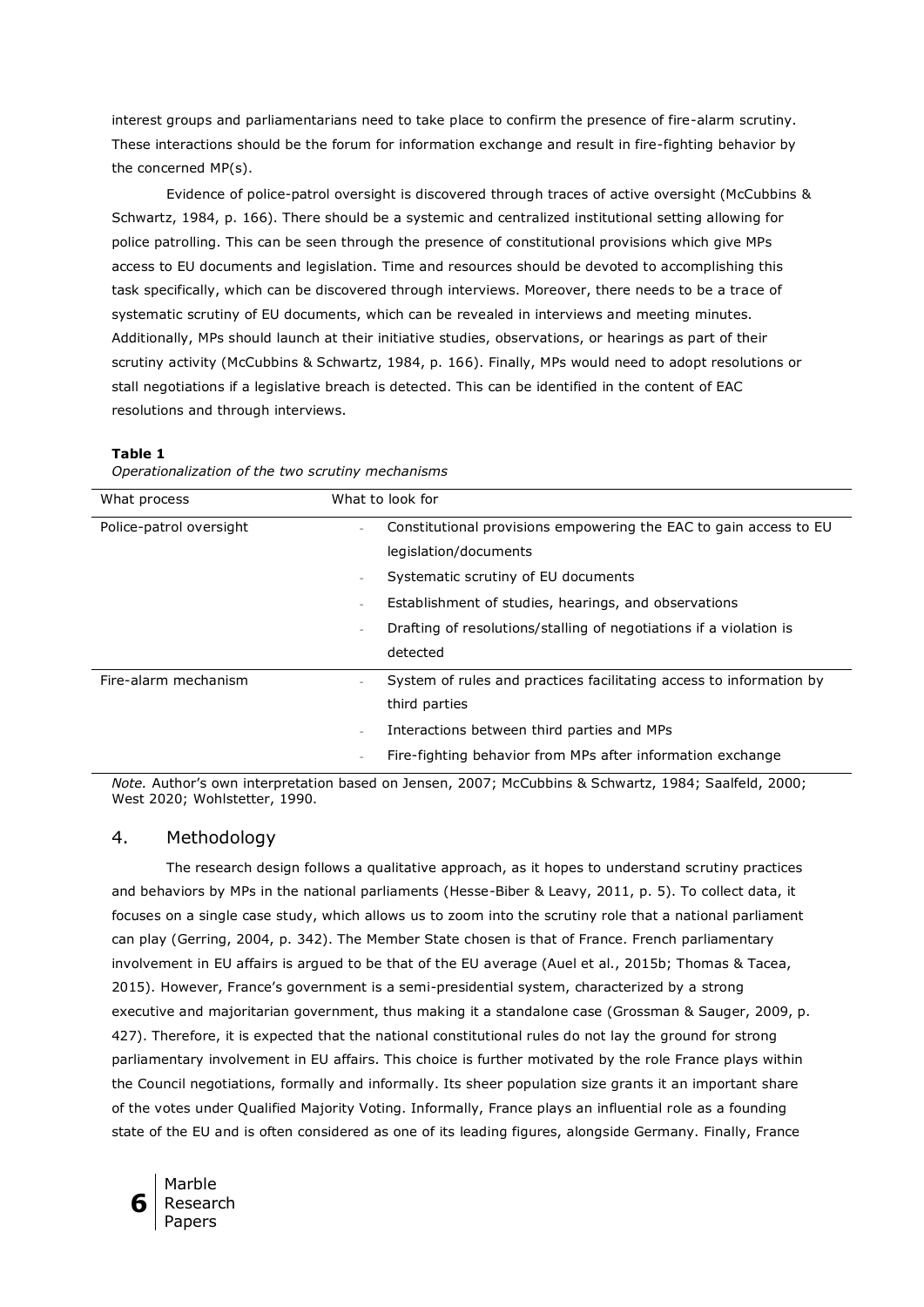is often considered to be plagued by growing Euroscepticism, which can be a direct result of democratic concerns within its population (Likaj et al., 2020). French citizens share the feeling of not knowing enough about EU affairs (Thomas & Tacea, 2015, p. 171). Over 50% of the French do not feel well represented in the European sphere, resulting in dissatisfaction with EU democracy (Likaj et al., 2020, p. 32). It is therefore socially relevant to understand France's domestic accountability mechanisms which ensure democratic processes in a multilevel system. The analysis focuses on a single committee of the French parliament: its EACs. EACs are the only body in the French parliament entirely devoted to following and scrutinizing European affairs (Assemblée Nationale, n.d.; Sénat, n.d.). They are the recipients of all EU documentation sent by EU institutions or the French government. Through exclusive access to documentation, the committees are in an informed position to follow negotiations in the Council.

A method of triangulation is used in identifying, retrieving, and analyzing data so as to increase its validity (Hesse-Biber & Leavy, 2011, p. 51; Kumar, 2014, p. 33). The paper engages in document content analysis to unravel the legal framework under which the French EACs operate and study third parties' and parliamentarians' official interactions. The data is retrieved from parliamentary websites and the national transparency register (Assemblée Nationale, n.d.; Sénat, n.d.; HATVP, n.d.). Relevant reports from the EAC presenting statistics on the committee or other information are also included (e.g. Assemblée Nationale, 2021; Sénat, 2021). However, such documents will be inadequate to understand scrutiny processes fully. Indeed, official political reports may not represent accurately the situation at hand. As the aim of the research is to delve deeper into practices of scrutiny, limiting the data collection to legislation and reports risks obliviating the hidden side of scrutiny practices.

Therefore, the design further retrieves data from interviews with parliamentarians of the EACs and their employees. Interviews allow this research to uncover subtlety and nuance, but also discover new topics and ideas that might be absent in the official documentation (Rubin & Rubin, 2012, p. 51). The interviews were semi-structured through an open-ended question guide (Leech, 2002b, p. 665), and can be classified as elite interviewing, which has important validity and reliability consequences (Berry, 2002, p. 679; Leech, 2002a, p. 663). However, this paper argues that the quality of the sample, as well as the triangulation method, help overcome most methodological challenges. Interviewees were pooled amongst the 48 members of the National Assembly EAC, as well as the 40 members of the Senate EAC and their EU affairs assistants. In total, 153 e-mails were sent, leading to fifteen interviews (cf. Table 1). The analysis also draws on insights from a parliament administrator. Furthermore, to triangulate the data obtained, four interviews were conducted with interest group representatives, identified through the national transparency register (HATVP, n.d.). Unfortunately, due to time constraints, this research was only able to conduct interviews with associations or professional organizations with EU interests (cf. Table 1). Thus, the third-party sample is rather unrepresentative, which limits the reliability of the findings. However, this data is primarily used to triangulate findings from interviews with parliamentarians and their advisors and official document analysis.

In the Assemblée Nationale, the sample is slightly over-representative of the majority (80%) as it only occupies around 60% of the seats of the chamber. For the Senate, all interviews were conducted with members of the opposition, as the chamber itself is governed by opposition political parties. Care was given to select interviewees from five different opposition parties, to ensure representativeness of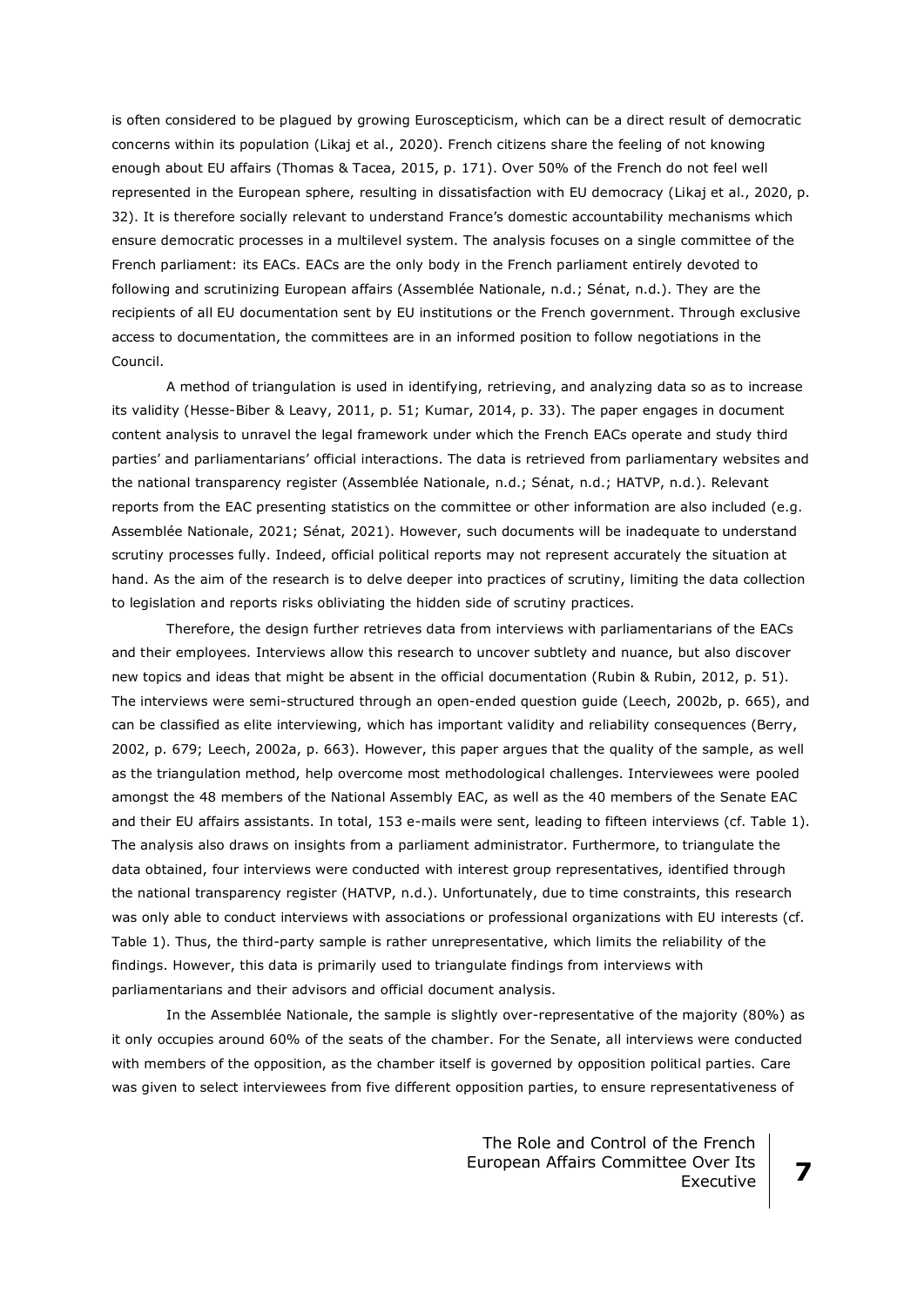this broad political spectrum. As a result, this sample accurately gathers data from the majority in the Assemblée Nationale, as well as opposition in the Senate and, to a lesser extent, the Assemblée Nationale. This increases the reliability and validity of the data (Berry, 2002, p. 680).

## **Table 2**

*List of interviewees and their function*

| Interviewee number | Functional position                                    |
|--------------------|--------------------------------------------------------|
| Interview 1        | Administrator of the EAC (lower chamber)               |
| Interview 2        | Deputy advisor (majority)                              |
| Interview 3        | Trade policy officer, association                      |
| Interview 4        | Deputy advisor (majority)                              |
| Interview 5        | Deputy advisor (majority)                              |
| Interview 6        | Public affairs specialist, association                 |
| Interview 7        | Senator (opposition)                                   |
| Interview 8        | Deputy advisor (majority)                              |
| Interview 9        | European affairs specialist, professional organization |
| Interview 10       | Deputy advisor (majority)                              |
| Interview 11       | Deputy (majority)                                      |
| Interview 12       | Deputy (opposition)                                    |
| Interview 13       | Deputy (opposition)                                    |
| Interview 14       | Senator (opposition)                                   |
| Interview 15       | Deputy advisor (majority)                              |
| Interview 16       | Senator (opposition)                                   |
| Interview 17       | European affairs specialist, association               |
| Interview 18       | Deputy advisor (majority)                              |
| Interview 19       | Senator (opposition)                                   |
| Interview 20       | Senator (opposition)                                   |

The interviews took place on Zoom, Microsoft Teams, or via telephone and lasted on average 30.95 minutes. All interviews were conducted in French, transcribed by the author, and then translated to English for coding following Boeije's (2009) open, axial, and categorical coding method. The resulting codebook and code tree which guide the analysis were inspired by Hennink et al. (2011, p. 226).<sup>3</sup>

# 5. Analysis

France is governed by the constitution of the Fifth Republic, which is characterized by a strong executive and weak parliament (Grossman & Sauger, 2009, p. 427). The parliament is composed of two

<sup>&</sup>lt;sup>3</sup> Interview transcripts and the author's codebook and code tree are available upon request.



<u>.</u>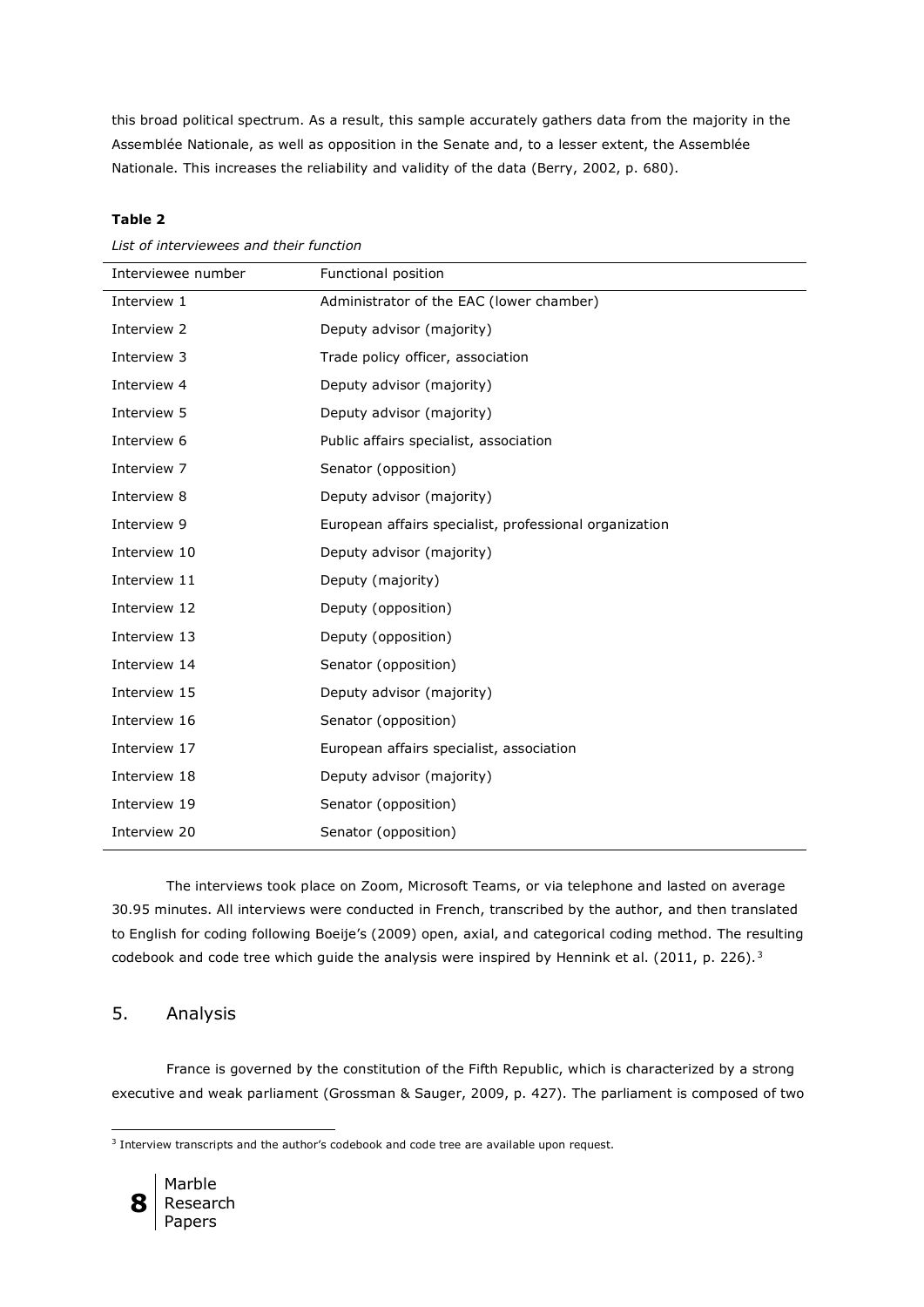chambers: a lower chamber (Assemblée Nationale) and an upper chamber (Sénat). The lower chamber has more powers than the upper chamber and is directly elected by the people, unlike the Senate. Elections of the Assemblée Nationale are organized to ensure a partisan continuity between the president and its parliament (Grossman & Sauger, 2009, p. 433). Conversely, the Senate is often governed by an opposition party. Each chamber has seven permanent committees, whose focuses are: finances, economic affairs, foreign affairs, social affairs, laws, sustainable development, and culture and education. These standing committees have legislative powers and can propose new legislation or amend legislative proposals from the government.

The EACs were formally introduced in both chambers in 2008. Their functioning is laid out in article 88 of the Constitution and the circular law of June 21, 2010 (French Republic, 2015, p. 37; Premier Ministre, 2010). They are the only standing committee without the "permanent" label, rendering them legislatively powerless. The EAC's role is to ensure the day-to-day scrutiny of EU affairs through weekly meetings. The committees are also tasked with ensuring that the principle of subsidiarity is not breached (Assemblée Nationale, n.d.; Sénat, n.d.). It is composed of 48 members in the Assemblée Nationale, and 40 in the Senate. The partisan representation matches the proportion of each political group in the plenary. It is aided by a group of administrative staff, called the EAC Secretariat. The EACs are the only body of the legislature fully devoted to EU affairs. Thus, they are the core of the national parliament's involvement in EU affairs scrutiny (Assemblée Nationale, 2018; Sénat, n.d.).

## 2.1 Fire-alarm vs. police-patrol oversight?

Interviews and document analysis were conducted to test the theory developed in the theoretical framework section. The first goal is to uncover whether MPs make use of fire-alarm scrutiny, as predicted by McCubbins and Schwartz (1984). A necessary condition for this phenomenon is the presence of a system allowing for interactions between third parties and legislators and facilitating access to information. A respondent revealed that, apart from individual MPs' e-mail addresses, there was no such system (Interview 8). Moreover, there was no trace of procedures or rules facilitating access to EU information for third parties (Interviews 3, 6, 9, 17). MPs pointed out that they regularly reach out to third parties when drafting an information report (Interviews 1, 4, 5, 15, 18). However, Interviewee 18 explains this as a way to gather information and verify pre-gathered facts. This does not align with McCubbins and Schwartz's (1984) pre-conditions for fire-alarm scrutiny. Furthermore, members of the EAC largely denied being contacted by third parties on EU affairs (Interviews 1, 2, 4, 5, 7, 11, 12, 14, 15, 20). Interest groups also confirmed that the French national parliament is not an attractive venue to defend their European interests (Interviews 3, 6, 9, 17). Respondents explained that the national parliament simply has no powers to defend their interests, and that going to Brussels or the executive directly was a much more efficient strategy (Interviews 3, 6, 9, 17). As a result, the French national parliament is not seen by interviewed organized interests as a suitable venue to raise their grievances. Without information exchange between third parties and MPs, fire-alarm oversight cannot take place according to McCubbins and Schwartz (1984).

This lack of exchange can be explained by the fact that the EAC has no legislative power and can only produce non-binding resolutions (Interviews 1, 2, 7, 10, 11, 12, 15, 18, 20). Indeed, the EAC

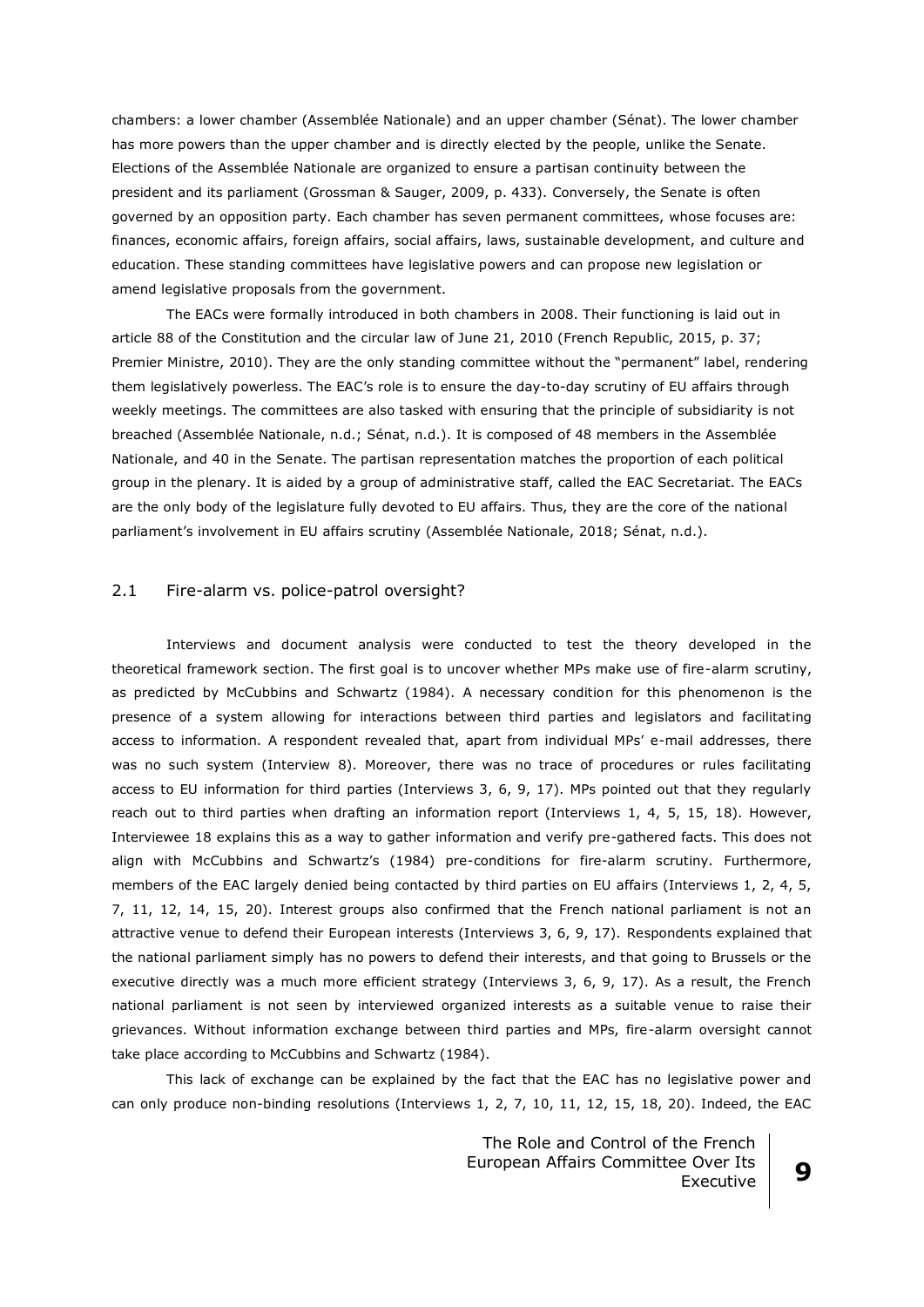has a special status in the rules governing the French parliament and is the only standing committee with no legislative power. It can produce European resolutions, but these are not binding towards the executive. This renders members of the EAC legislatively powerless in the face of a fire alarm. In other words, they do not have the means to fight the fire, if it is raised. Furthermore, some respondents shed light on the idea that European affairs are usually not a priority, even for members of the only committee that specializes in such matters (Interview 2, 8, 14). As Interviewee 2 phrases it: "European affairs aren't of interest for French politicians, because it is too complex and too far away. There are much more urgent problems locally to fight for". As a result, the data gathered shows that MPs do not have the will or power to act as firefighters. Combined with the lack of information exchange with third parties, this implies that the French Parliament does not employ fire-alarm scrutiny.

Regarding police-patrol oversight, McCubbins and Schwartz (1984) define it as systematic scrutiny of the executive to spot breaches or malpractices (p. 166). Being a centralized scrutiny practice, it depends on the presence of an institutionalized setting enabling it. In the French political landscape, articles 88-4 and 88-6 of the constitution guarantee that the executive must systematically send every EU document or legislation to the French EACs (French Republic, 2015, pp. 36-37). In addition, the government secretariat sends briefing notes following Council negotiations, to inform the Parliament of the executive's position and its evolution (Assemblée Nationale, 2021). This was further confirmed with interviews of members of the EAC, who praised good information flows between the executive and their chamber (Interview 7, 10, 11, 12, 13, 14, 15, 16, 18, 20). Interviewee 10 explained that "the transmission of information is fluid, there isn't really any opacity from the executive". Respondent 11 further declares that "the tools are there, you just need to want to use them". Interviewee 14 metaphorically explains that they "have gold mines of information, but no time to dig into them". As a result, both French deputies and senators can make use of a system facilitating police-patrol oversight, though limitations such as individual will and time constraints are mentioned by some respondents.

However, McCubbins and Schwartz (1984) argue that this is not enough to determine a politician's course of action; indeed, police-patrol oversight comes at high political costs (p. 168). For French EAC members, the time costs are rather limited, as weekly EAC meetings are dedicated to scrutinizing EU documents (Assemblée Nationale, n.d.; Sénat, n.d.). Moreover, both chambers are aided by administrative staff who also help reduce and simplify the understanding of the information sent by the government (Interview 1, 7, 14, 15, 18, 20). Besides, scrutiny missions such as the production of information reports can be highly beneficial for individual MPs (Interview 11, 8, 12, 14, 18). Being a member of the EAC implies going on regular trips within the EU. Depending on the subject they investigate, members of the EAC can fund physical trips in the concerned countries, but also in the context of interparliamentary fora (Interview 5, 8, 12). Interviewee 8 even compared it to a "travel agency for deputies and senators". Furthermore, some interviewees reflected on the intellectual gains that come from being a member of this committee (Interview 11, 12, 14, 18). The quality of the debates and the variety of topics covered were cited as positive aspects of the EAC (Interview 8, 11, 14, 18). Finally, individual MPs usually work on topics closely related to their area of expertise (Interview 4, 7, 8, 11, 12, 14, 15, 16). Thus, political and timely costs can be absolved as politicians rely on previous knowledge for their work in the EAC. As a result, while some members of the EAC are negatively impacted by scrutinizing their executive, they find ways to personally gain from it. Based on this thesis' operationalization, these findings predict that MPs will make use of police-patrol scrutiny. But how does this work in practice?

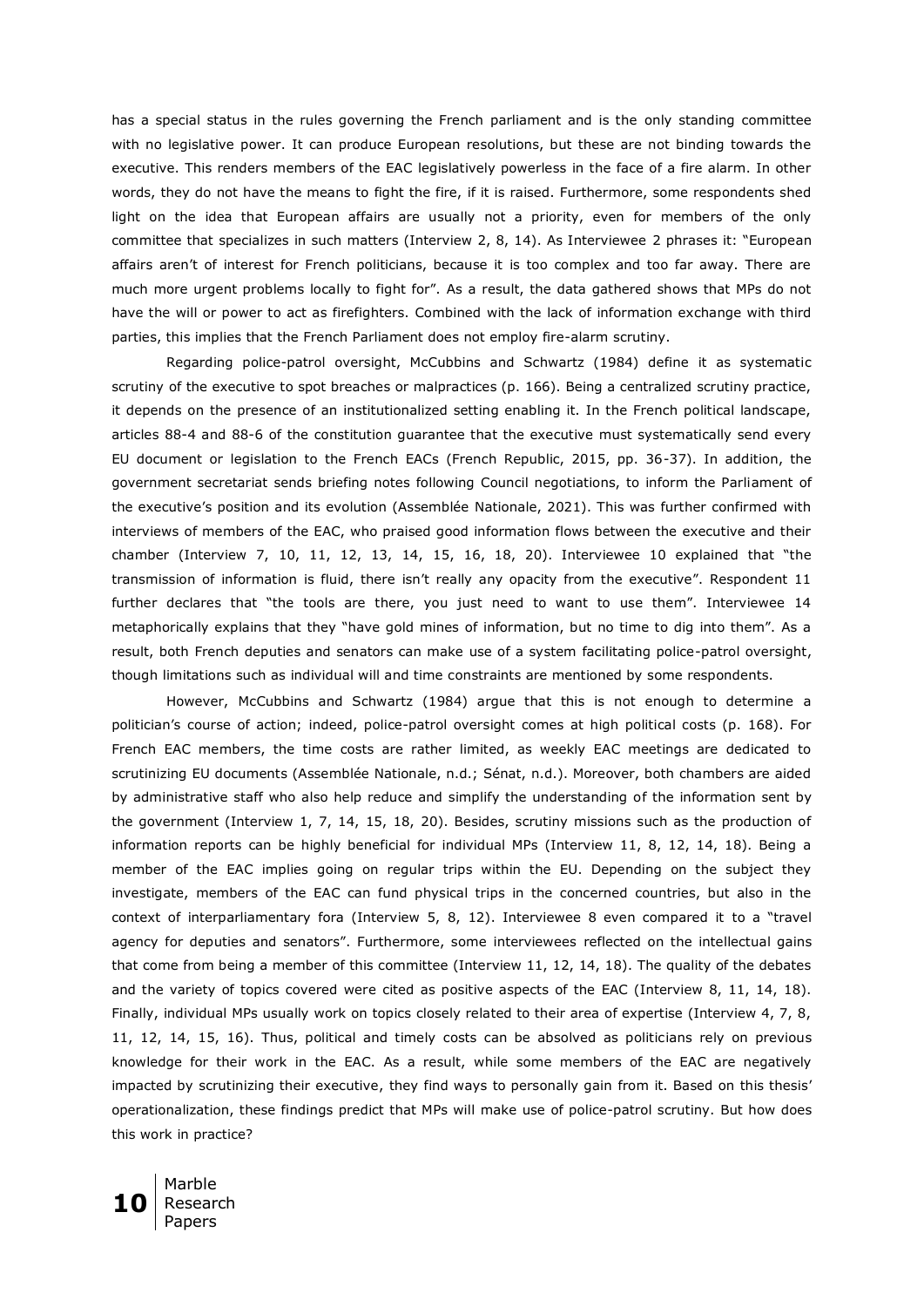#### 2.2 EAC police-patrol in practice

The EACs have three main tools at their disposal to scrutinize their executive: hearings, information reports, and resolutions. Under article 88-4 of the French constitution, the government must send all EU documentation or legislation to the chambers (French Republic, 2015, p. 37). Half of these documents are pre-emptively approved by the EAC secretariat (Assemblée Nationale, n.d.; Sénat, n.d.; Interview 1). The other half is discussed during the EAC meetings (Sénat, 2021, p. 7; Assemblée Nationale 2020, p. 30). If a topic needs further exploration, then a *binome* (i.e., group of two) will be tasked with the production of a report on that issue. Information reports are drafted following a period of investigation of 6 to 12 months (or more), and in coordination with at least one member of the administrative staff (Interview 1, 7, 14, 15, 18, 20). Once the report is finalized, the MPs in charge of it present it in the EAC plenary and can suggest a European resolution, which reflects the position of the chamber on a specific topic (Interview 1, 7, 10, 15, 18, 20). If a resolution is adopted by the EAC, it is then sent to the relevant permanent committee for a vote. Being a non-binding resolution, there is no *accusé de réception* (Interview 10). In other words, the executive can either take it into account or discard it without justification. The resolution is simultaneously sent to the European Commission in the context of the Political Dialogue (Interview 10).

The EAC also makes use of hearings (Interview 1, 13, 18). Hearings with third parties are utilized to help the production of reports (Interview 1, 4, 5, 15, 18). The subpoenaed actors can include non-governmental organizations, EU politicians, Members of the European Parliament (MEPs), or professional organizations. (Assemblée Nationale, 2020, p. 40; Sénat, 2020). Interviewee 18 explains that "hearings are carried out to check out the facts we have previously gathered, and understand what interests are at stake from different perspectives". Regular hearings are also held with members of the French executive, especially the Minister of European affairs (Interview 1, 2, 5, 7, 15, 16). These hearings are seen by a few respondents as a crucial part of the committee's oversight of the executive (Interview 10, 13, 16). However, these tools' impact on the executive is rather limited.

Indeed, the European resolutions adopted by the EAC have no legislative power (Interview 1, 2, 7, 10, 11, 12, 15, 18, 20). The government can simply ignore them. Some respondents explain this by depicting the broader constitutional constraints within which the French parliament operates (Interview 1, 10, 13). Interviewee 1 says that "the limited powers of the EAC are inherent to the place the national parliament has in the fifth republic". The fifth republic gives significant autonomy to the executive, who does not need to "listen to the parliament" (Interview 10). Moreover, the EAC's good functioning is hampered by political tensions between its members (Interview 2, 7, 8). Tensions for leadership and within political parties led to cleavages between members of the committee. Interviewee 7 regrets these political tensions and explains that they have a true impact on the good functioning of the EACs. Furthermore, the EAC has a special status within the French parliament. Not only does this imply a lack of legislative powers, but it also means that there are no attendance or participation rules for the members of the EAC, unlike other legislative committees (Interview 2, 7, 11, 12, 15). Out of the 40 members of the upper chamber EAC, Interviewee 7 estimates the number of involved deputies at 20 to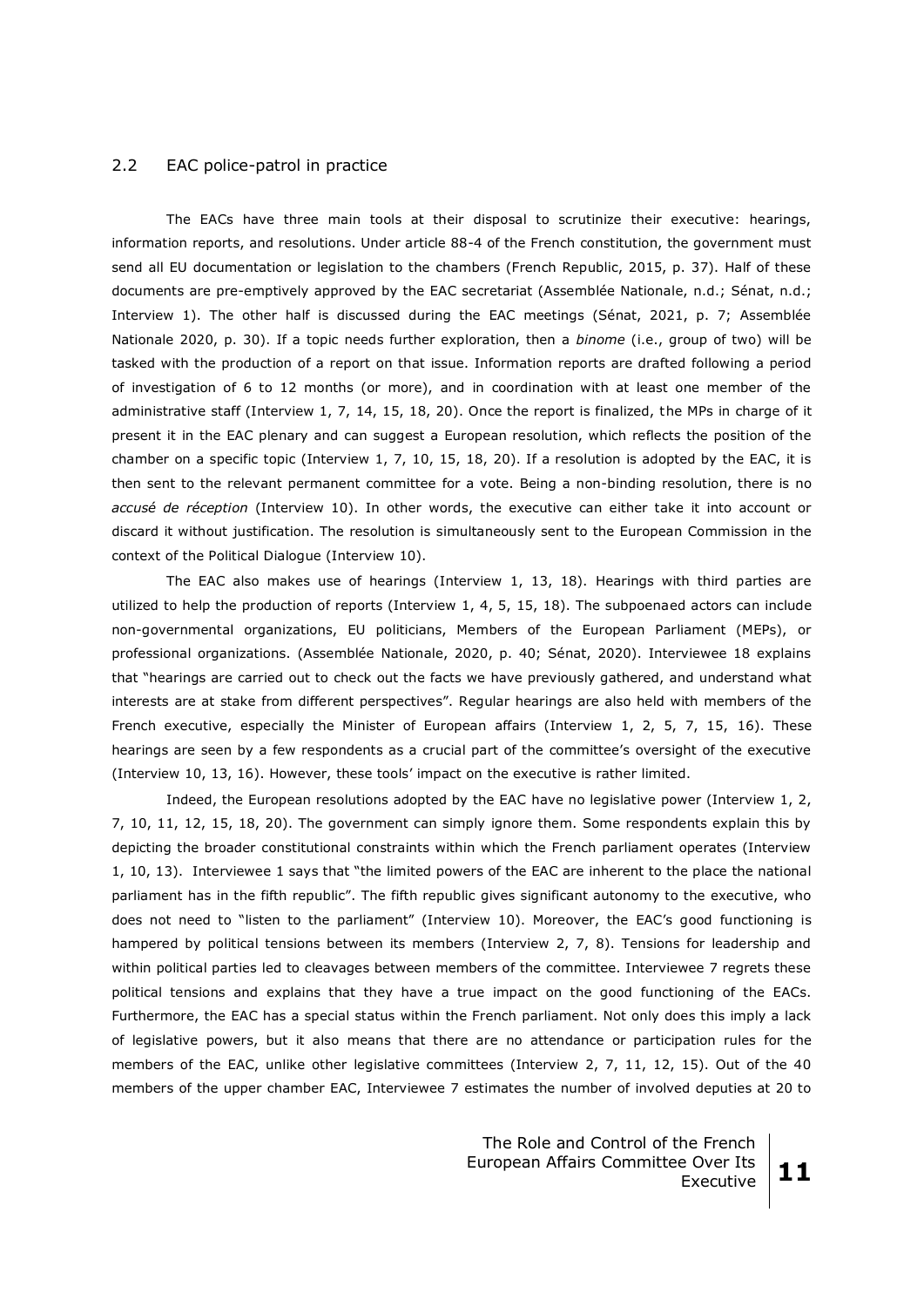25 members (Interview 7). Interviewee 12 agrees and explains how there is "a dedicated core with some free-riders" in the lower chamber EAC (Interview 12). Moreover, Interviewees 8 and 14 regret the lack of investment in the production of information reports. Differentiated involvement combined with political tensions makes it difficult to ensure cohesion and the good functioning of the committees.

A few interviewees also deplored a chronic lack of time in their work (Interview 2, 5, 7, 12, 14). Members of the EAC are simultaneously members of a permanent standing committee, which has attendance and participation rules, unlike the former. Thus, MPs often find themselves in a position where they have to prioritize their tasks, and EAC work is often discarded. When discussing how easy it is to access EU documents from the government, Interviewee 12 explains that "the difficult part is to find the time to examine them" (Interview 12). Despite the system institutionalizing police-patrol oversight, politicians still have to prioritize their tasks. A senator, in particular, pointed out that they were limited in terms of administrative staff (Interview 7). When asked why, they responded that this was due to internal governing practices of the Senate, guided by political parties who did not view the EAC as important (Interview 7).

Finally, this section on EAC scrutiny ends on the content of European resolutions. Relatively few resolutions are adopted: two for the 2019-2020 year in the Assemblée Nationale and seventeen for the same period in the Senate (Assemblée Nationale, 2020, p. 31; Sénat, 2021, p. 11). The Senate is historically more active in adopting resolutions and the chamber is led by the opposition (Interview 1). What was remarkable was to learn that most of the European resolutions support the executive (Interview 7, 11, 14, 15, 16). As resolutions allow the parliament to position themselves on European topics, I expected that position to diverge from that of the executive. Yet, resolutions align with the government's position (Interview 1, 7, 10, 15, 16, 18, 20). This is in line with findings gathered by Hoerner (2017). Interviewee 7 explains that resolutions help the executive gain leverage and domestic support, which are crucial for Council negotiations. Respondent 1 agrees and posits that the chambers would never position themselves oppositely from the government. This strategy is justified by the idea that EU affairs remain a part of foreign affairs, a domain in which French interests take precedence over political cleavages (Interview 18). As a result, legislator and executive align together for the sake of French interests (Interview 15). While this is anticipated for the lower chamber, whose majority is the same as the government, it is puzzling for the senate, where a strong opposition dominates. However, interviewee 16 from the Senate held the same beliefs: "we find ourselves behind this common project where, despite political cleavages, French interests take priority". These findings go against the assumption of the EACs scrutinizing their executive. The EACs support the government and seem illequipped to take action against them if a legislative breach is detected. Going back to the initial research question, the paper argues that the French EAC plays a very limited police-patrol role in scrutinizing its government. Yet, the analysis reveals a different and less obvious role for the EACs in both chambers.

## 2.3 A coordination and information hub

The paper wraps up the data analysis by arguing in favor of a reconceptualization of the French EAC. Despite an attempted use of police-patrol mechanisms, the committee remains largely powerless in the face of legislative breaches. Instead, the gathered elements lead me to argue that the committees fulfill informative and coordinative tasks, through four main channels: (1) exchanges with EU institutions, (2) Europeanization of legislative committees, (3) informing and educating the public, and

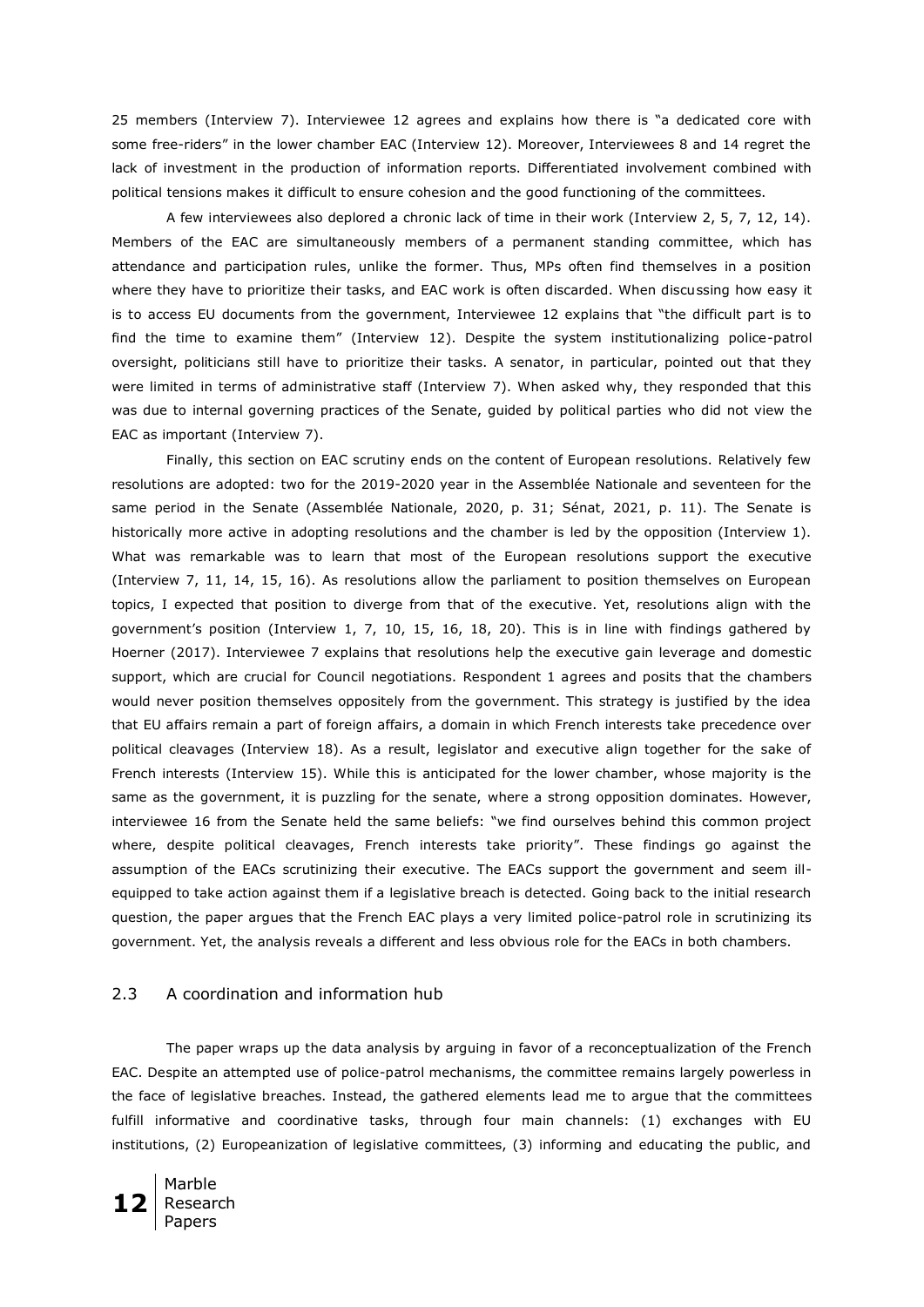(4) bringing the EU perspective locally. This section elaborates on all four means below, which have also been modelized in Figure 1. However, the reader should be warned that some characteristics of the channels overlap.

#### **Figure 1**

*The EAC's informative and coordinative role*



First, the EAC holds regular exchanges with EU institutions. MEPs are de facto invited to every EAC meeting, and the minutes show that there is usually one or more MEPs present at the meetings (Assemblée Nationale, n.d.; Sénat, n.d.). Interviewees 5 and 14 also highlight the strong connections local MPs hold with French MEPs, which are maintained through debates and conferences, for instance (Interview 5, 14). Some respondents further mentioned the physical trips to Brussels in the context of their work for the EAC (Interview 8, 11, 12). Members of the European Commission and other EU instances are regularly heard in EAC meetings (Interview 12; Assemblée Nationale, 2020, p. 16; Sénat, 2020, pp. 3-8). The EAC also sends resolutions and political opinions to the Commission with regards to the Political Dialogue, which encourages exchanges between both institutions (Interview 1, 12). Finally, there are a few fora of interparliamentary cooperation in which the EAC members can participate, the most important one being the COSAC (Interview 1, 12). Interviewee 1 explains that a major function of the EAC is to be an active member of a dense interparliamentary network (Interview 1). As a result, the EACs are in regular contact with many actors involved in EU affairs.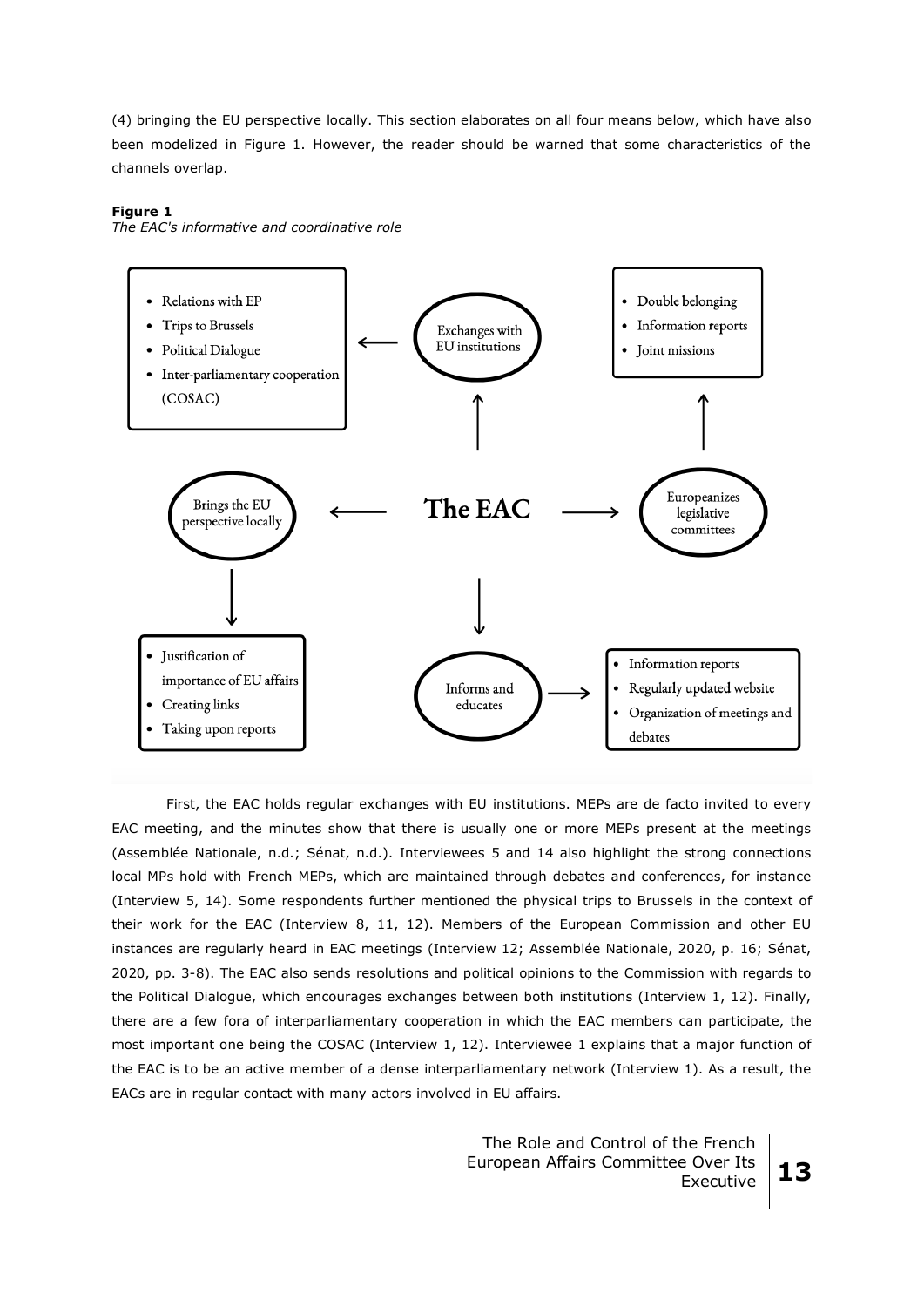Second, the EAC europeanizes other legislative committees. Since the EAC is not a standing committee on its own, MPs are also full-time members of another legislative committee (Interview 1, 2, 4, 5, 8, 10, 12). Interviews shed light on the importance this double-belonging had in Europeanizing the parliament. For instance, interviewee 4 explained how the defense committee regularly engaged with European topics through reports and joint missions, in close coordination with the EAC. Interviewee 1 also pointed out how the double-belonging increased the likelihood of European topics being debated within the legislative committees. Thus, European topics and debates flow from the EAC to the other committees in both chambers. This double-belonging also sets the ground for individual MPs to pursue their area of expertise in EAC reports (Interview 4, 7, 8, 11, 12, 14, 15, 16). For instance, interviewee 8, an expert on EU-Russia relations with a focus on social development, was commissioned with writing a report on EU-Russia ties, which was also relevant for the social affairs committee. Interviewee 4 described similar processes; as a geostrategic specialist, they could easily combine their work produced within the EAC with their committee's work or personal knowledge. The similarity between the specialization in the EAC and other tasks of the MPs' life facilitates information flows within the parliament, but also at other levels, such as local ones (Interview 10).

Third, the EAC informs and educates. Information reports play a crucial role in the EAC's day-today business (Interview 1, 5, 7, 8, 11, 14, 18). The reports are seen by some respondents as very serious investigative work and an essential part of the EAC's role (Interview 11, 15, 16, 18). Many different actors are interviewed to take stock of the various interests at stake and develop specialized expertise (Interview 1, 4, 5, 15, 18). Reports and their subsequent resolution allow the chamber to then position itself on that issue (Interview 5, 8, 12). These reports are also perceived as a means through which the French parliament can inform citizens or other MPs (Interview 1, 5, 13). Moreover, both committees hold a regularly updated public website, where full reports accompanied by smaller summaries can be found (Assemblée Nationale, n.d.; Sénat, n.d.). Further, the Senate has been publishing European "*notes d'actualités*" since 2010, which are short summaries of EU policies on a certain topic (Sénat, n.d.). Sixty-six of them are accessible on the website and hope to educate citizens on EU policies (Sénat, n.d.). Furthermore, both chambers regularly hold debates and symposiums which are accessible to the public and regroup EU affairs experts and personalities (Assemblée Nationale, n.d.; Sénat, n.d.). These findings are in line with the argument made by previous scholars that the national parliament can serve a communicative function regarding EU affairs (see Auel et al., 2016; Auel & Neuhold, 2018; Auel & Raunio, 2014). Furthermore, and linked with the fourth channel, EAC members often educate local populations on EU topics. For instance, interviewee 8 explains how their deputy had to take the time to explain the relevance of translating the national ID card in English, as it serves as a passport for the Schengen area. MPs in the EAC thus play a crucial role in informing and educating other politicians and citizens about EU affairs.

Finally, the EAC brings back the local perspective. (Interview 1, 8, 10, 11, 12, 14, 18). Interviewee 8 explains the importance for members of the EAC to create and shed light on the links between local and European affairs. Members of both chambers are closely related to a certain territory in France, so it is important to justify to their electorate why European affairs matter (Interview 8, 15). For instance, respondent 8 worked on the EU microplastic directive, which they argue strongly affected local companies and recycling centers. Members of the EACs, therefore, become experts at seeing local problems through their EU expertise (Interview 1, 15). Respondent 10 explains the importance of such qualities, as everything happening at the European level has repercussions on the local one. Finally, as

**14** Research Marble Papers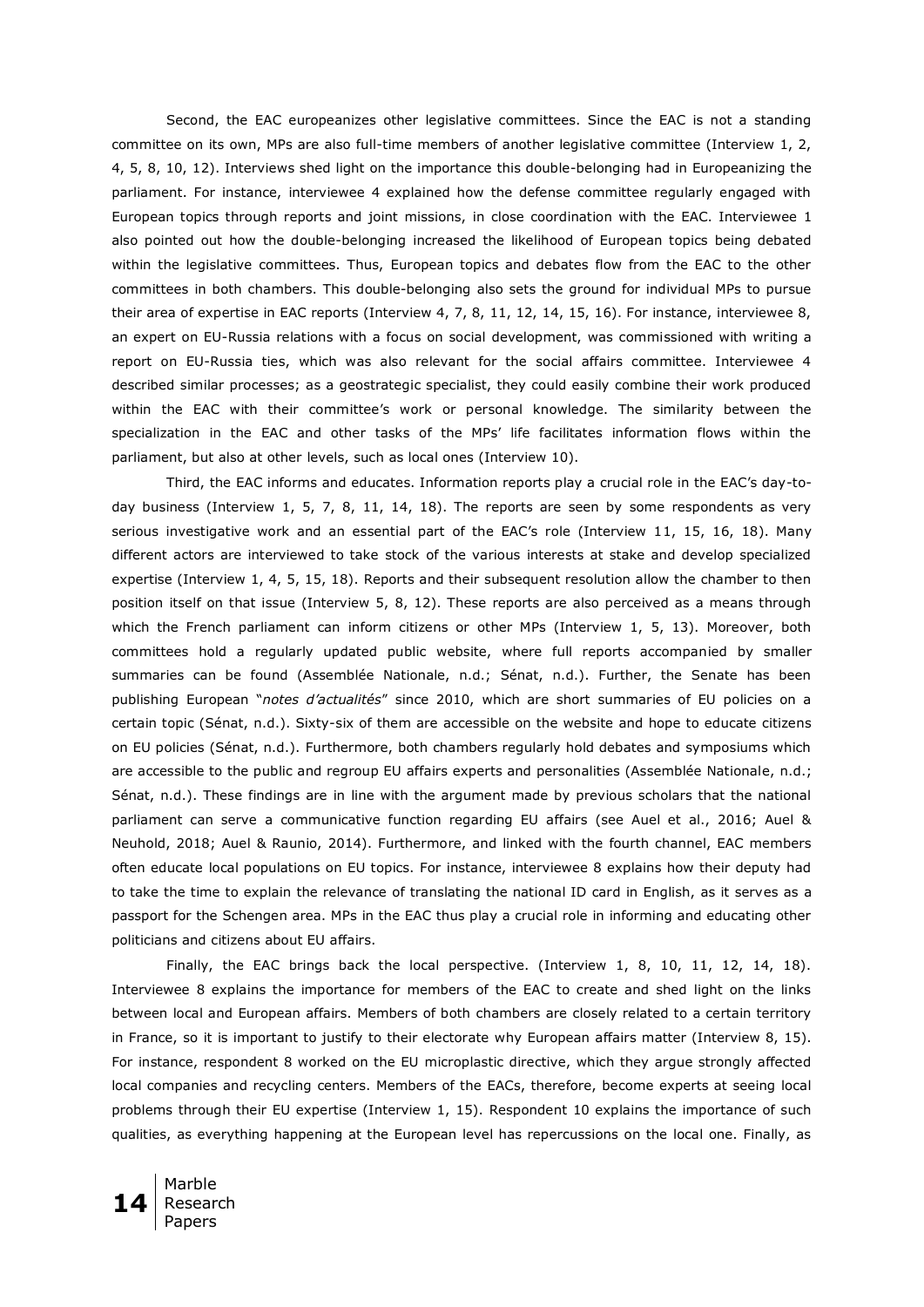mentioned before, information reports and other missions can be undertaken regarding MPs personal expertise, which is linked to local issues (Interview 5, 8, 19). I, therefore, conclude that the true role of the EAC is that of a coordination and information hub, through the four main channels outlined above.

# 5. Conclusion

This paper has set out to answer the following question: what is the role of the French EACs in performing traditional scrutiny towards their executive? This was motivated by the belief that there are not enough studies magnifying traditional scrutiny practices by national parliaments in the EU Member States. Indeed, to fully comprehend the role parliaments can play at the EU level, domestic scrutiny processes must be analyzed. Furthermore, academia has largely ignored the role EACs play in practice. The analysis examined whether French EACs made use of fire-alarm or police-patrol scrutiny. On the one hand, the analysis found no evidence of fire-alarm scrutiny. There was no system facilitating exchanges between the committees and third parties. Furthermore, MPs do not have the means or will to effectively fight the fire. Accordingly, interviews confirmed that the EAC members did not make use of fire-alarm scrutiny. On the other hand, the data collected showed traces of police-patrol oversight. EU documents are systematically scrutinized in EAC meetings, and reports can be conducted to gather information on specific topics. However, this police-patrol work seemed very limited; operating under strict constitutional constraints and political tensions, MPs are virtually powerless to control the executive on EU affairs. This was also confirmed as most resolutions support the government's position, which does not reflect opposition stemming from the EACs.

Therefore, this paper argues in favor of a reconceptualization of the EAC, from a scrutinizer of the government to an information hub and coordination forum. Indeed, the EAC is a committee where a variety of levels meet; local, national, and European. Close cooperation with EU institutions, the government, legislative committees, and frequent contacts on local terrain enable vertical and horizontal coordination on EU affairs. Moreover, the EAC plays a crucial role in terms of information flows between these entities. Information reports are the result of deep investigative work and serve to examine different views involved on a certain EU topic. As a result, members of the EAC become experts on EU issues, which then overspill in their other legislative committees. Thus, one should not see the French EAC as a scrutinizer, but as a 'Europeanizer' within a *franco-french* arena: the French parliament.

These findings are to be interpreted in light of several limitations. First, the French political system is quite unique within the EU, which limits the generalizability of conclusions. Second, reliance on the author's interpretation of documents and interviews can be seen as affecting the validity of the arguments presented. However, this research's method triangulation attempted to counter such concerns. Third, this research has limited the analysis strictly to the EAC, while there are other standing committees in the parliament, who might play a more thorough scrutinizer role. Yet, I argue that these findings have important implications in terms of the role the French parliament can play at the EU level. The analysis reveals that the only specialized committee on EU affairs is in an ill-equipped legislative position to scrutinize the executive, and therefore reinforce the democratic chain of delegation between French citizens and the EU. Instead, this research presents arguments rejoining the body of literature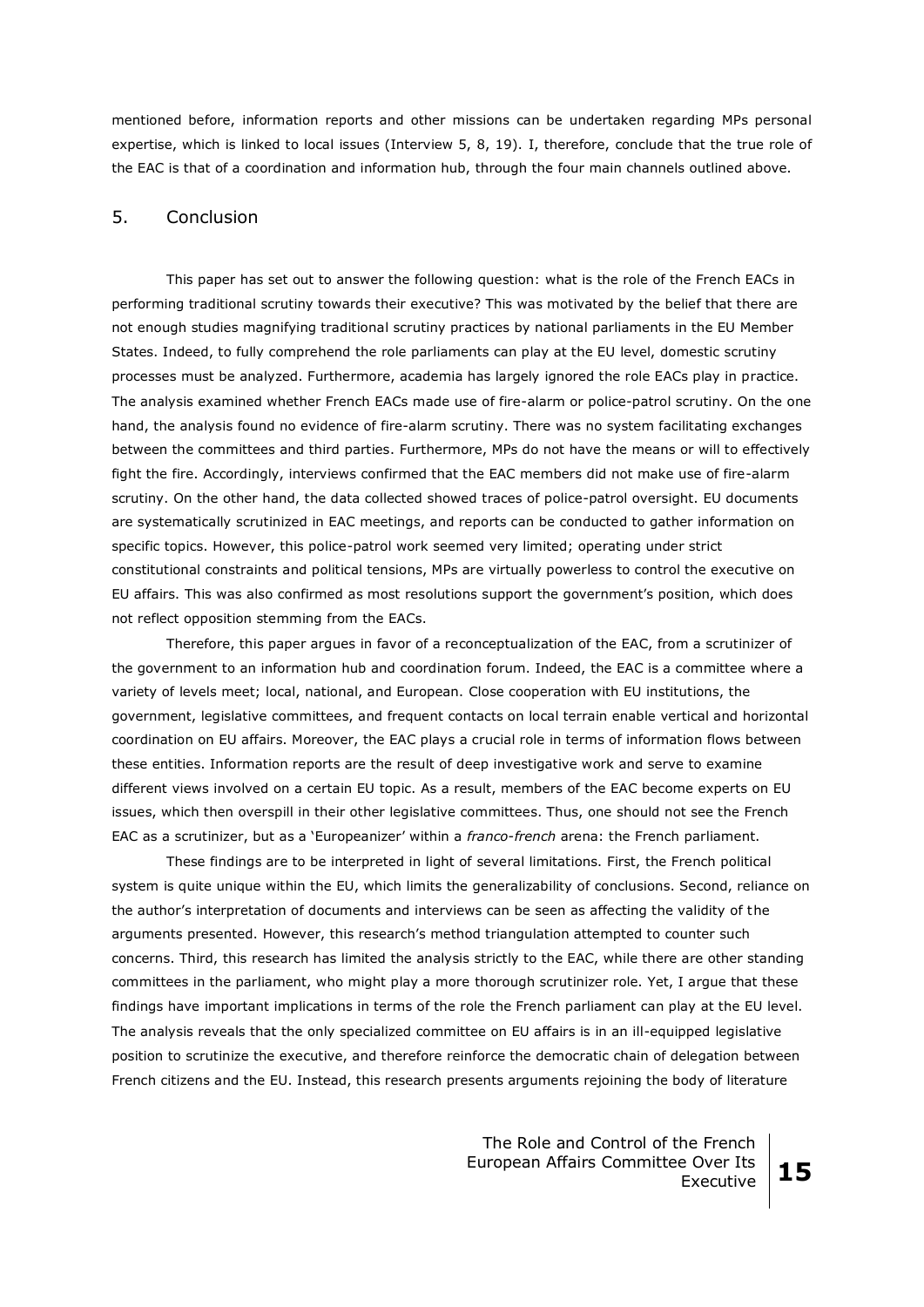that views parliaments as communicative venues regarding EU affairs (Auel & Neuhold, 2018; Auel & Raunio, 2014; Auel et al., 2016). Further research could examine in detail the role other EACs in the Union can play, especially in stronger parliamentary regimes. Moreover, scholars could further explore this informational and co-ordinational role the French EACs seem to play, by investigating its impact on the population for instance. Overall, scholars should refrain from overlooking the value that qualitative data provides when studying national parliaments' involvement in EU affairs. Indeed, this paper has shown the importance of delving deeper into parliamentary practices, before being able to generate meaningful cross-country conclusions.

# Reference List

- Assemblée Nationale (2018). Rapport d'information déposé par la commission des affaires européennes sur le rôle des parlements nationaux dans le processus décisionnel européen [Information report conducted by the European Affairs Committee on the role of national parliaments in the decision-making process of the EU]. *Quinzième legislature, 2017-2018*(1123). [https://www2.assemblee-nationale.fr/15/autres-commissions/commission-des-affaires](https://www2.assemblee-nationale.fr/15/autres-commissions/commission-des-affaires-europeennes)[europeennes](https://www2.assemblee-nationale.fr/15/autres-commissions/commission-des-affaires-europeennes)
- Assemblée Nationale (2020). Bilan d'activité de la commission des affaires européennes, Août 2019 juillet 2020 [Activity report of the European affairs committee, August 2019 – July 2020]. Retrieved online from: [https://www2.assemblee-nationale.fr/15/autres](https://www2.assemblee-nationale.fr/15/autres-commissions/commission-des-affaires-europeennes)[commissions/commission-des-affaires-europeennes](https://www2.assemblee-nationale.fr/15/autres-commissions/commission-des-affaires-europeennes)
- Assemblée Nationale (2021). Rapport d'information déposé par la Commission des affaires européennes sur les méthodes de transposition des directives européennes. [Information report conducted by the European Affairs Committee on the transposition methods of European directives]. *Quinzième legislature, 2020-2021*(4095). Retrieved online from: [https://www2.assemblee](https://www2.assemblee-nationale.fr/15/autres-commissions/commission-des-affaires-europeennes)[nationale.fr/15/autres-commissions/commission-des-affaires-europeennes](https://www2.assemblee-nationale.fr/15/autres-commissions/commission-des-affaires-europeennes)
- Assemblée Nationale (n.d.). *Commission des affaires européennes [European affaires committee].*  [https://www2.assemblee-nationale.fr/15/autres-commissions/commission-des-affaires](https://www2.assemblee-nationale.fr/15/autres-commissions/commission-des-affaires-europeennes)[europeennes](https://www2.assemblee-nationale.fr/15/autres-commissions/commission-des-affaires-europeennes)
- Auel, K. (2019). National Parliaments and the European Union. *European Governance and Public Finance, Institute for Advanced Studies*. https://doi.org/10.1093/acrefore/9780190228637.013.1490
- Auel, K. & Neuhold, C. (2017). Multi-arena players in the making? Conceptualizing the role of national parliaments since the Lisbon Treaty. *Journal of European Public Policy, 24*(10), 1547-1561. <https://doi.org/10.1080/13501763.2016.1228694>
- Auel, K., & Neuhold, C. (2018). *Europeanisation' of National Parliaments in European Union Member States: Experiences and Best-Practices*. The Greens/EFA Group.
- Auel, K., & Raunio, T. (2014). Debating the State of the Union? Comparing Parliamentary Debates on EU Issues in Finland, France, Germany and the United Kingdom. *Journal of Legislative Studies, 20*(1), 12-28.<https://doi.org/10.1080/13572334.2013.871482>
- Auel, K., Eisele, O., & Kinski, L. (2016). From constraining to catalysing dissensus? The impact of political contestation on parliamentary communication in EU affairs. *Comparative European Politics, 14*(2), 154-176.

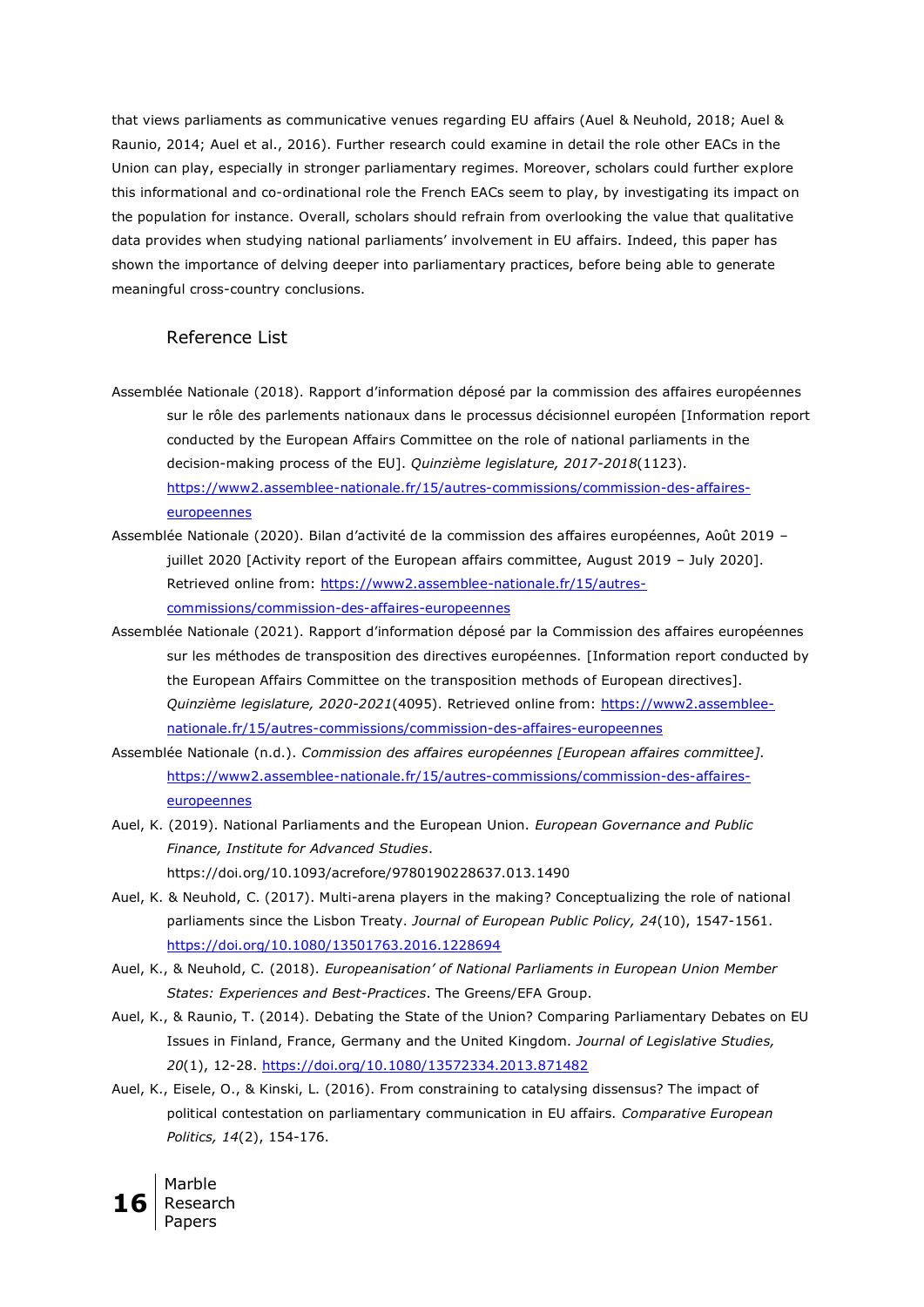- Auel, K., Rozenberg, O., & Tacea, A. (2015a). Fighting Back? And, If So, How? Measuring Parliamentary Strength and Activity in EU Affairs. In C. Hefftler, C. Neuhold, O. Rozenberg, & J. Smith (Eds.), *The Palgrave Handbook of National Parliaments and the European Union* (pp.60-93). Palgrave Macmillan.
- Auel, K., Rozenberg, O., & Tacea, A. (2015b). To Scrutinise or Not to Scrutinise? Explaining Variation in EU-Related Activities in National Parliaments. *West European Politics, 38*(2), 282-304. https://doi.org/10.1080/01402382.2014.990695
- Berry, J. M. (2002). Validity and Reliability Issues in Elite Interviewing. *PS: Political Sciences and Politics, 35*(4), 679-682.

Boeije, H. (2009). *Analysis in Qualitative Research*. SAGE.

- Christiansen, T., Högenauer, A.L. und Neuhold, C. (2014) The Europeanisation of National Parliaments Post-Lisbon: Bureaucratisation and Transnationalisation Rather Than More Democracy in the European Union? *Comparative European Politics, 12*(2), 121-140.
- Cooper, I. (2012). A "Virtual Third Chamber" for the European Union? National parliaments after the Treaty of Lisbon, *West European Politics 35*(3), 441-465. <https://doi.org/10.1080/01402382.2012.665735>
- European Ombudsman (2018, May 16). *Special Report of the European Ombudsman in strategic inquiry OI/2/2017/TE on the transparency of the Council legislative process*. European Ombudsman. [www.ombudsman.europa.eu.](http://www.ombudsman.europa.eu/)
- European Union (EU) (2007). Treaty of Lisbon amending the Treaty on European Union and the Treaty Establishing the European Community. *Official journal of the European Union,* C 206/01. <https://eur-lex.europa.eu/LexUriServ/LexUriServ.do?uri=OJ:C:2007:306:FULL:EN:PDF>
- Finke, D. & Dannwolf, T. (2013). Domestic scrutiny of European Union politics: Between whistle blowing and opposition control. *European Journal of Political Research, 52*(6), 715-746. <https://doi.org/10.1111/1475-6765.12014>
- Finke, D. & Herbel, A. (2015). Beyond rules and resources: Parliamentary scrutiny of EU policy proposals. *European Union Politics, 16*(4), 490-513. [https://doi.org/10.1177/1465116515584202](https://doi.org/10.1177%2F1465116515584202)
- Follesdal, A. & Hix, S. (2006). Why There is a Democratic Deficit in the EU: A Response to Majone and Moravcsik. *Journal of Common Market Studies, 44*(3), 533-562. [https://doi.org/10.1111/j.1468-](https://doi.org/10.1111/j.1468-5965.2006.00650.x) [5965.2006.00650.x](https://doi.org/10.1111/j.1468-5965.2006.00650.x)
- French Republic (2015). *Constitution de la République française.* Assemblée Nationale. Retrieved online from:<https://www.assemblee-nationale.fr/connaissance/constitution.asp>
- Gerring, J. (2004). What is a Case Study and What is it Good For? *American Political Science Review, 98*(2), 341-354.
- Groen, A. & Christiansen, T. (2015). National Parliaments in the European Union: Conceptual Choices in the Union's Constitutional Debate. In C. Hefftler, C. Neuhold, O. Rozenberg, & J. Smith (Eds.), *The Palgrave Handbook of National Parliaments and the European Union* (pp.43-59). Palgrave Macmillan.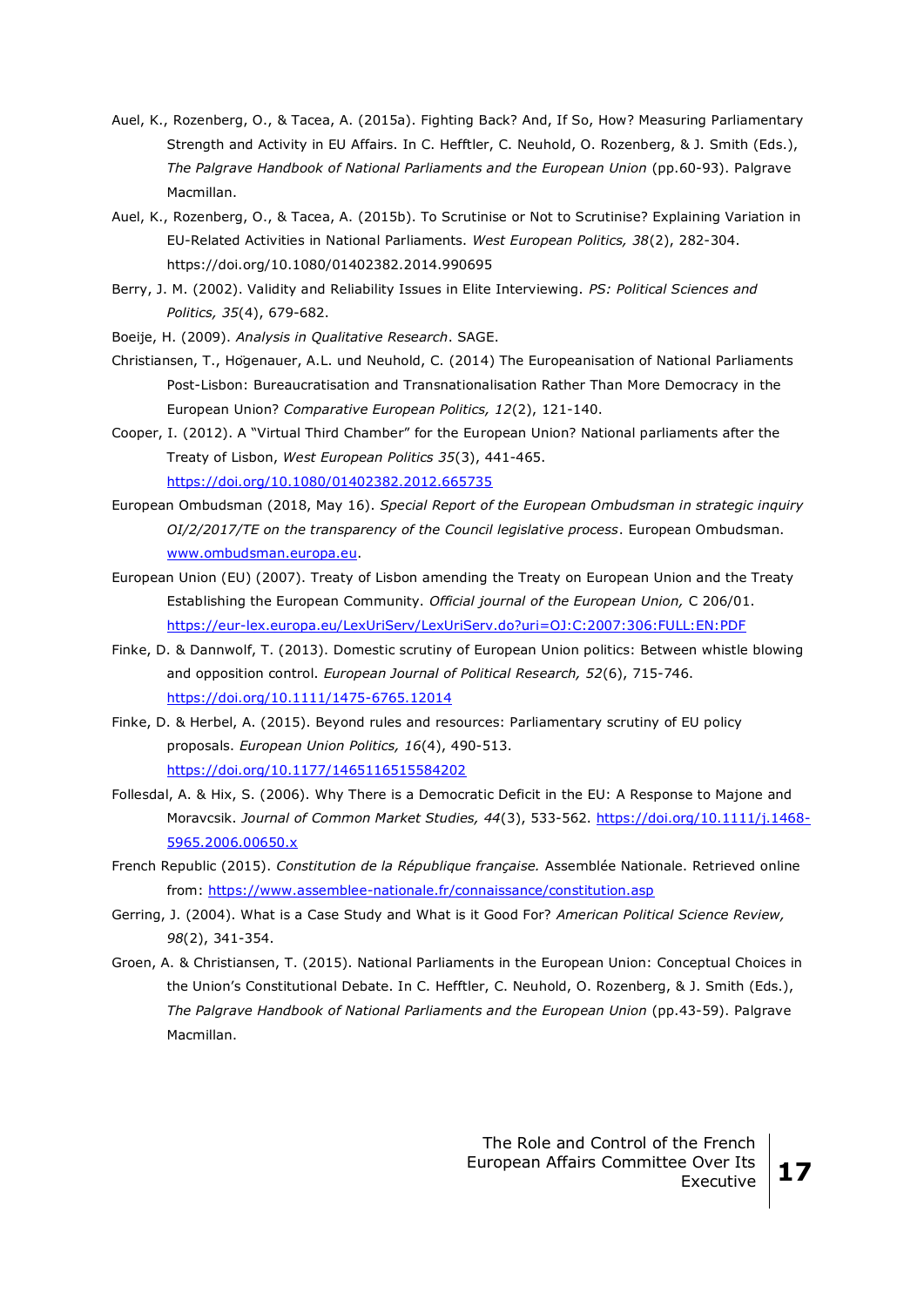- Grossman, E. & Sauger, N. (2009). The End of Ambiguity? Presidents versus Parties or the Four Phases of the Fifth Republic. *West European Politics, 32*(2), 423-437. https://doi.org/10.1080/01402380802670743
- Haute Autorité Pour La Transparence De La Vie Publique (HATVP). (n.d.). *Répertoire des représentants d'intérêts [National transparency register]*. HATVP.<https://www.hatvp.fr/le-repertoire/>
- Hefftler, C. & Gattermann, K. (2015). Interparliamentary Cooperation in the European Union: Patterns, Problems and Potential. In C. Hefftler, C. Neuhold, O. Rozenberg, & J. Smith (Eds.), *The Palgrave Handbook of National Parliaments and the European Union* (pp.94-115). Palgrave Macmillan.
- Hennink, M., Hutter, I., & Bailey, A. (2011). *Qualitative research methods.* SAGE.
- Hesse-Biber, S. N. & Leavy, P. (2011). *The Practice of Qualitative Research (2*<sup>nd</sup> edition). SAGE.
- Hobolt, S. B. & Tilley, J. (2014) *Blaming Europe?: responsibility without accountability in the European Union.* Oxford University Press.
- Hoerner, J. M. (2017). Real scrutiny or smoke and mirrors: The determinants and role of resolutions of national parliaments in European Union affairs. *European Union Politics, 18(*2), 307-322. [https://doi.org/10.1177/1465116516688803](https://doi.org/10.1177%2F1465116516688803)
- Karlas, J. (2011). Parliamentary control of EU affairs in Central and Eastern Europe: explaining the variation. *Journal of European Public Policy, 18*(2), 258-273. https://doi.org/10.1080/13501763.2011.544507
- Karlsson, C. & Persson, T. (2020). Comparing oppositional behaviour in European Union affairs: empirical evidence from six member states. *West European Politics.*  <https://doi.org/10.1080/01402382.2020.1814618>
- Kumar, R. (2014). *Research Methodology. A Step-By-Step Guide For Beginners.* (4<sup>th</sup> edition). SAGE.
- Leech, B. L. (2002a). Interview Methods in Political Science. *PS: Political Science and Politics, 35*(4), 663-664.
- Leech, B. L. (2002b). Asking Questions: Techniques for Semi structured Interviews. *PS: Political Science and Politics, 35*(4), 665-668.
- Likaj, X., Rieble, L., & Theuer, L. (2020). Euroscepticism in France: An Analysis of Actors and Causes. *Working Paper No. 132/2020.* Institute for International Political Economy Berlin*.* Retrieved online from: [https://www.ipe-berlin.org/fileadmin/institut](https://www.ipe-berlin.org/fileadmin/institut-ipe/Dokumente/Working_Papers/ipe_working_paper_132.pdf)[ipe/Dokumente/Working\\_Papers/ipe\\_working\\_paper\\_132.pdf](https://www.ipe-berlin.org/fileadmin/institut-ipe/Dokumente/Working_Papers/ipe_working_paper_132.pdf)
- Mastenbroek, E., Spendzharova, A., & Versluis, E. (2014). Clawing Back Lost Powers? Parliamentary Scrutiny of the Transposition of EU Social Policy Directives in the Netherlands. *West European Politics, 37*(4), 750-768.<https://doi.org/10.1080/01402382.2014.919774>
- Maurer, A. & Wessels, W. (2001). *National Parliaments on their Ways to Europe: Losers or Latecomers*. Nomos Verlagsgesellschaft.
- McCubbins, M. D., & Schwartz, T. (1984). Congressional Oversight Overlooked: Police Patrols versus Fire Alarms. *American Journal of Political Science, 28*(1), 165-179.<https://doi.org/10.2307/2110792>
- Moravcsik, A. (1994). Why the European Community Strengthens the State: Domestic Politics and International Cooperation. *Center for European Studies Working Paper No.52.* Harvard University.
- Moravcsik, A. (2002). In Defence of the 'Democratic Deficit': Reassessing Legitimacy in the European Union. *Journal of Common Market Studies, 40*(4), 603-624.

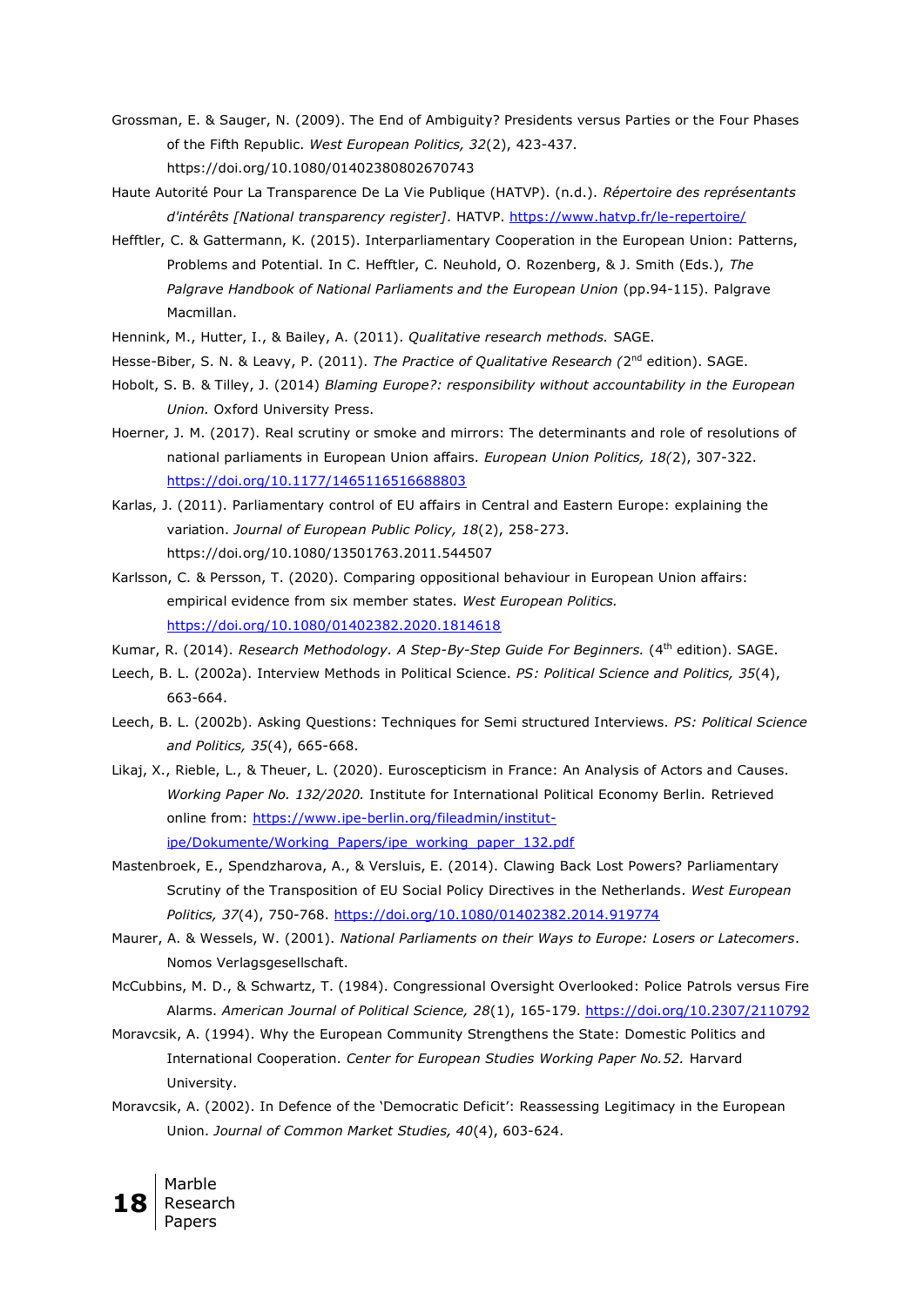- Premier Ministre (2010). Circulaire du 21 juin 2010 relative à la participation du Parlement national au processus décisionnel européen [Motion of June 10, 2010 relating to the participation of the national parliament in the European decision-making process]. Retrieved online from: [https://www.legifrance.gouv.fr/download/pdf?id=2TyfLclOd-Nfv5VQRkIYKFsDFihSq](https://www.legifrance.gouv.fr/download/pdf?id=2TyfLclOd-Nfv5VQRkIYKFsDFihSq-tW46KWa2ISZzs=)[tW46KWa2ISZzs=](https://www.legifrance.gouv.fr/download/pdf?id=2TyfLclOd-Nfv5VQRkIYKFsDFihSq-tW46KWa2ISZzs=)
- Raunio, T. (2005). Holding governments accountable in European affairs: Explaining cross-national variation. *The Journal of Legislative Studies, 11*(3-4), 319-342. https://doi.org/10.1080/13572330500348307
- Rozenberg, O. & Hefftler, C. (2015). Introduction. In C. Hefftler, C. Neuhold, O. Rozenberg, & J. Smith (Eds.), *The Palgrave Handbook of National Parliaments and the European Union* (pp.1-41). Palgrave Macmillan.
- Rubin, H. J., & Rubin, I. S. (2012). *Qualitative Interviewing: The Art of Hearing Data* (3rd edition). SAGE.
- Saalfeld, T. (2000). Members of parliament and governments in Western Europe: Agency relations and problems of oversight. *European Journal of Political Research, 37*(3)*,* 353-376. <https://doi.org/10.1023/A:1007077106053>
- Schmidt, V. A. (2013). Democracy and Legitimacy in the European Union Revisited: Input, Output, *and* 'Throughput'. *Political Studies, 61*(1)*,* 2-22. https/doi.org/10.1111/j.1467-9248.2012.00962.x
- Sénat (2020). Comptes rendus des travaux de la commission des affaires européennes au Sénat du 1<sup>er</sup> janvier au 30 septembre 2020. *Commission des Affaires Européennes*, (104). [http://www.senat.fr/fileadmin/Fichiers/Images/commission/affaires\\_europeennes/Recueil\\_des\\_c](http://www.senat.fr/fileadmin/Fichiers/Images/commission/affaires_europeennes/Recueil_des_comptes_rendus/CR_TRAVAUX_104.pdf) [omptes\\_rendus/CR\\_TRAVAUX\\_104.pdf](http://www.senat.fr/fileadmin/Fichiers/Images/commission/affaires_europeennes/Recueil_des_comptes_rendus/CR_TRAVAUX_104.pdf)
- Sénat (2021). Rapport d'information fait au nom de la commission des affaires européennes sur le suivi des résolutions européennes, des avis motivés et des avis politiques, par M. Jean-François RAPIN. [Information report conducted by the European Affairs Committee on the following of European resolutions, motivated opinions, and political opinions, by Sir Jean-François RAPIN]. *Présidence du Sénat, 2020-2021,* (427).<http://www.senat.fr/europe/rap.html>
- Sénat (n.d.). *Commission des affaires européennes [European affairs committee]*. <https://www.senat.fr/europe/broch.html>
- Strelkov, A. (2015). *National parliaments in the aftermath of the Lisbon Treaty: adaptation to the 'New Opportunity Structure'*. Datawyse / Universitaire Pers Maastricht.
- Thomas, A. & Tacea, A. (2015). The French Parliament and the European Union. 'Shadow Control' through the Government Majority. In C. Hefftler, C. Neuhold, O. Rozenberg, & J. Smith (Eds.), *The Palgrave Handbook of National Parliaments and the European Union* (pp.170-190). Palgrave Macmillan.
- West, H. (2020). MP Firefighting and the Partisan Logic. *Scandinavian Political Studies, 43*(1), 1-23. <https://doi.org/10.1111/1467-9477.12157>
- Winzen, T. (2012). National Parliamentary Control of European Union Affairs: A Cross-national and Longitudinal Comparison. *West European Politics, 35*(3), 657-672. https://doi.org/10.1080/01402382.2012.665745
- Winzen, T. (2013). European integration and national parliamentary oversight institutions. *European Union Politics, 14*(2), 297-323. https://doi.org/10.1177/1465116512467088